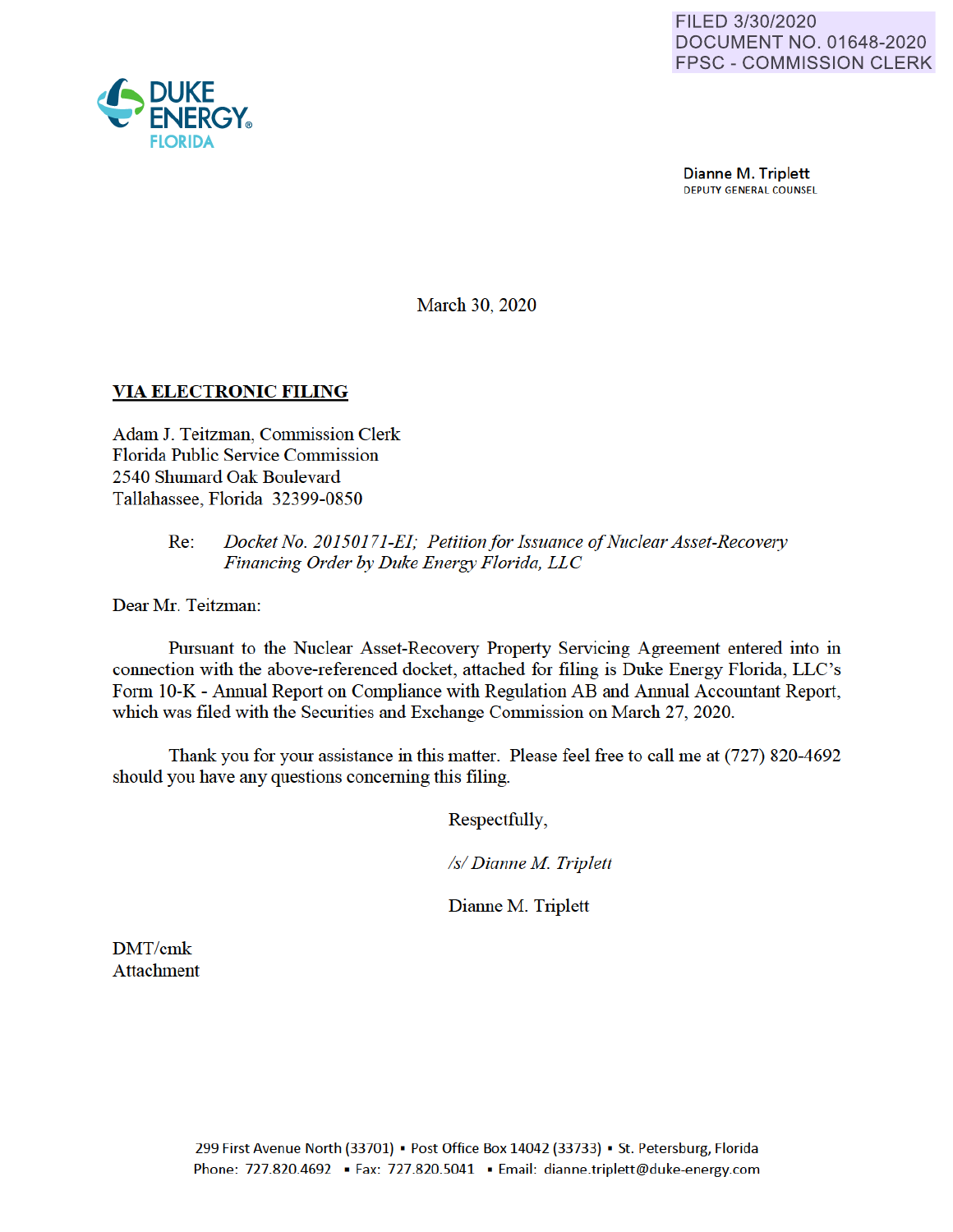# **CERTIFICATE OF SERVICE**

I HEREBY CERTIFY that a true and correct copy of the foregoing has been furnished via electronic mail to the following this  $30<sup>th</sup>$  day of March, 2020.

|                                             | $\sqrt{s}$ Dianne M. Triplett     |
|---------------------------------------------|-----------------------------------|
|                                             | Attorney                          |
|                                             |                                   |
| Theresa L. Tan                              | C. Rehwinkel / J. Kelly           |
| Office of the General Counsel               | Office of Public Counsel          |
| Florida Public Service Commission           | c/o The Florida Legislature       |
| 2540 Shumard Oak Blyd.                      | 111 West Madison Street, Room 812 |
| Tallahassee, FL 32399-0850                  | Tallahassee, FL 32399-1400        |
| <u>ltan@psc.state.fl.us</u>                 | rehwinkel.charles@leg.state.fl.us |
|                                             | kelly.jr@leg.state.fl.us          |
| Jon C. Moyle, Jr. / Karen A. Putnal         |                                   |
| 118 North Gadsden Street                    | James W. Brew                     |
| Tallahassee, FL 32301                       | <b>Stone Law Firm</b>             |
| jmoyle@moylelaw.com                         | 1025 Thomas Jefferson Street, NW  |
| kputnal@moylelaw.com                        | Eighth Floor, West Tower          |
|                                             | Washington, DC 20007-5201         |
| Robert Scheffel Wright / John T. LaVia, III | jbrew@smxblaw.com                 |
| Gardner Law Firm                            |                                   |
| 1300 Thomaswood Drive                       |                                   |
| Tallahassee, FL 32308                       |                                   |
| schef@gbwlegal.com                          |                                   |
| jlavia@gbwlegal.com                         |                                   |
|                                             |                                   |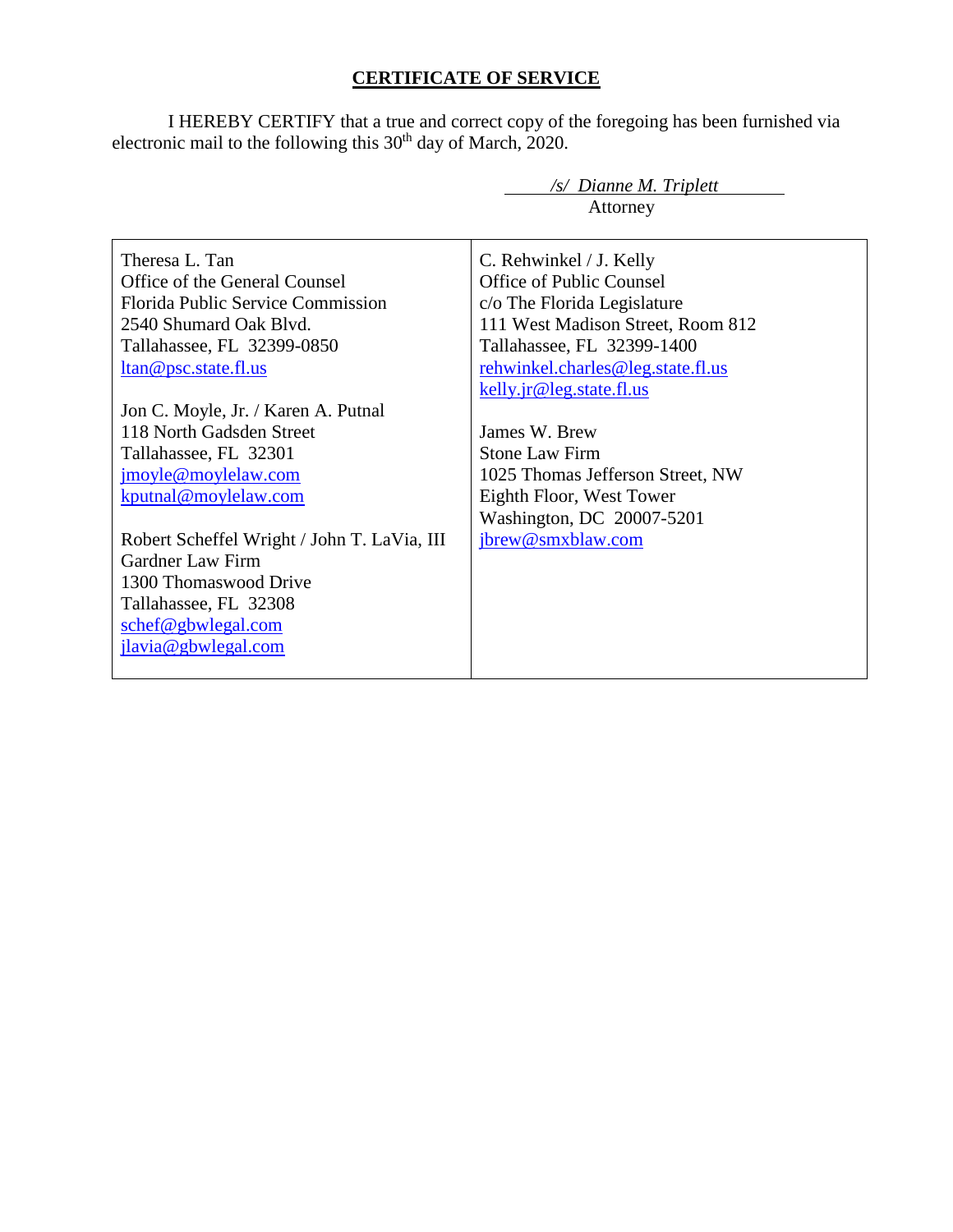### **UNITED STATES SECURITIES AND EXCHANGE COMMISSION WASHINGTON, D.C. 20549 FORM 10-K**

| (Mark One) |                                                  |                                                                                                                                                                                                                                                                                                                                                                                                                                                                                                                     |    |                                                  |
|------------|--------------------------------------------------|---------------------------------------------------------------------------------------------------------------------------------------------------------------------------------------------------------------------------------------------------------------------------------------------------------------------------------------------------------------------------------------------------------------------------------------------------------------------------------------------------------------------|----|--------------------------------------------------|
| ⊠          |                                                  | ANNUAL REPORT PURSUANT TO SECTION 13 OR 15(d) OF THE SECURITIES EXCHANGE ACT OF 1934                                                                                                                                                                                                                                                                                                                                                                                                                                |    |                                                  |
|            |                                                  | For the fiscal year ended December 31, 2019 or                                                                                                                                                                                                                                                                                                                                                                                                                                                                      |    |                                                  |
| □          |                                                  | TRANSITION REPORT PURSUANT TO SECTION 13 OR 15(d) OF THE SECURITIES EXCHANGE ACT OF 1934                                                                                                                                                                                                                                                                                                                                                                                                                            |    |                                                  |
|            |                                                  | For the transition period from                                                                                                                                                                                                                                                                                                                                                                                                                                                                                      | to |                                                  |
|            | <b>Commission file</b><br>number                 | Registrant, State of Incorporation or Organization, Address,<br>Telephone Number and IRS Employer Identification No.                                                                                                                                                                                                                                                                                                                                                                                                |    | <b>IRS Employer</b><br><b>Identification No.</b> |
|            | 333-209196-01                                    | DUKE ENERGY FLORIDA PROJECT FINANCE. LLC<br>(a Delaware limited liability company)<br>299 First Avenue North<br>St. Petersburg, Florida 33701<br>704-382-3853                                                                                                                                                                                                                                                                                                                                                       |    | 81-0977581                                       |
|            | 1-03274                                          | DUKE ENERGY FLORIDA, LLC<br>(Depositor and Sponsor)<br>(a Florida limited liability company)<br>299 First Avenue North<br>St. Petersburg, Florida 33701<br>704-382-3853                                                                                                                                                                                                                                                                                                                                             |    | 59-0247770                                       |
|            |                                                  | SECURITIES REGISTERED PURSUANT TO SECTION 12(b) OF THE ACT: None                                                                                                                                                                                                                                                                                                                                                                                                                                                    |    |                                                  |
|            |                                                  | SECURITIES REGISTERED PURSUANT TO SECTION 12(g) OF THE ACT: None                                                                                                                                                                                                                                                                                                                                                                                                                                                    |    |                                                  |
|            |                                                  | Indicate by check mark if the registrant is a well-known seasoned issuer, as defined in Rule 405 of the Securities Act                                                                                                                                                                                                                                                                                                                                                                                              |    |                                                  |
|            | Duke Energy Florida Project Finance, LLC (DEFPF) |                                                                                                                                                                                                                                                                                                                                                                                                                                                                                                                     |    | Yes □ No ⊠                                       |
|            | Duke Energy Florida, LLC (Duke Energy Florida)   |                                                                                                                                                                                                                                                                                                                                                                                                                                                                                                                     |    | Yes ⊠ No □                                       |
|            |                                                  | Indicate by check mark if the registrant is not required to file reports pursuant to Section 13 or Section 15(d) of the Exchange Act. (Response<br>applicable to all registrants.) Yes $\Box$ No $\boxtimes$                                                                                                                                                                                                                                                                                                        |    |                                                  |
|            |                                                  | Indicate by check mark whether the registrants (1) have filed all reports required to be filed by Section 13 or 15(d) of the Securities Exchange Act<br>of 1934 during the preceding 12 months (or for such shorter period that the registrant was required to file such reports), and (2) has been subject<br>to such filing requirements for the past 90 days. Yes $\boxtimes$ No $\square$                                                                                                                       |    |                                                  |
|            |                                                  | Indicate by check mark whether the registrants have submitted electronically every Interactive Data File required to be submitted pursuant to<br>Rule 405 of Regulation S-T (§232.405 of this chapter) during the preceding 12 months (or for such shorter period that the registrant was required<br>to submit such files). Yes $\boxtimes$ No $\square$                                                                                                                                                           |    |                                                  |
|            |                                                  | Indicate by check mark whether registrant is a large accelerated filer, an accelerated filer, a non-accelerated filer, a smaller reporting company,<br>or an emerging growth company. See the definitions of "large accelerated filer," "accelerated filer," "smaller reporting company," and "emerging<br>growth company" in Rule 12b-2 of the Exchange Act. (Check one): Large accelerated filer □ Accelerated filer □ Non-accelerated filer ⊠<br>Smaller reporting company $\Box$ Emerging growth company $\Box$ |    |                                                  |
|            |                                                  | If an emerging growth company, indicate by check mark if the registrant has elected not to use the extended transition period for complying with<br>any new or revised financial accounting standards provided pursuant to Section 13(a) of the Exchange Act. $\Box$                                                                                                                                                                                                                                                |    |                                                  |

Indicate by check mark whether the registrants are a shell company (as defined in Rule 12b-2 of the Exchange Act). Yes  $\Box$  No  $\boxtimes$ 

DOCUMENTS INCORPORATED BY REFERENCE

None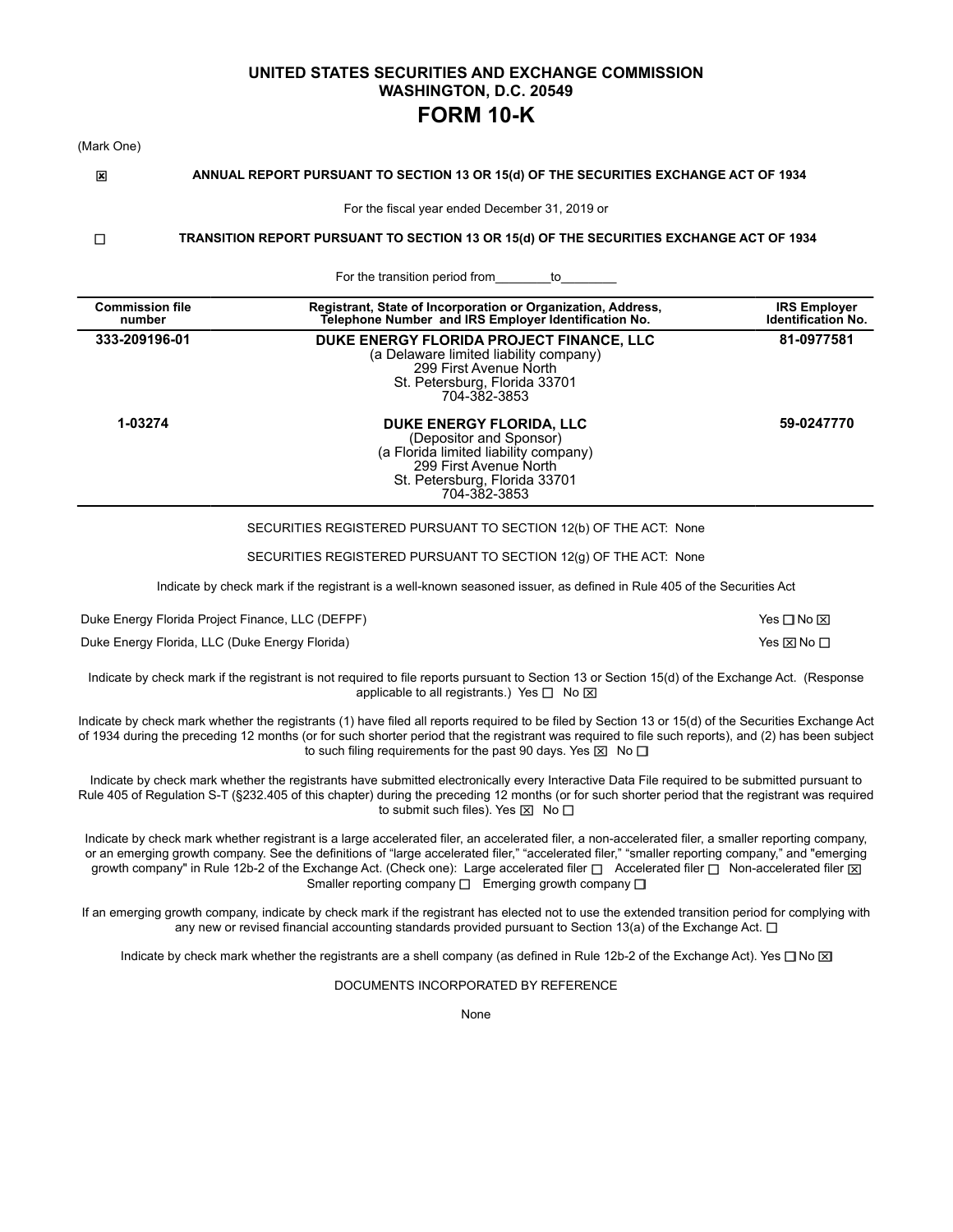### **PART I**

### **The following Items have been omitted pursuant to General Instruction J of Form 10-K:**

- Item 1. Business.
- Item 1A. Risk Factors.
- Item 2. Properties.

### **Item 1B. Unresolved Staff Comments.**

None.

**Item 3. Legal Proceedings.**

None.

### **Item 4. Mine Safety Disclosures.**

None.

## **PART II**

#### **The following Items have been omitted pursuant to General Instruction J of Form 10-K:**

- Item 5. Market for Registrant's Common Equity, Related Stockholder Matters and Issuer Purchases of Equity Securities.
- Item 6. Selected Financial Data.
- Item 7. Management's Discussion and Analysis of Financial Condition and Results of Operations.
- Item 7A. Quantitative and Qualitative Disclosures About Market Risk.
- Item 8. Financial Statements and Supplementary Data.
- Item 9. Changes in and Disagreements with Accountants on Accounting and Financial Disclosure.
- Item 9A. Controls and Procedures.

### **Item 9B. Other Information.**

None.

### **PART III**

#### **Item 10. Directors, Executive Officers and Corporate Governance.**

Following are the managers and executive officers of Duke Energy Florida Project Finance, LLC (DEFPF) as of December 31, 2019:

| <b>Name</b>                                                                                                | <b>Period</b>    |
|------------------------------------------------------------------------------------------------------------|------------------|
| Karl W. Newlin (age 51)                                                                                    |                  |
| President, Chief Financial Officer, Treasurer, Senior Vice President and Manager of DEFPF                  | $2018 - present$ |
| Treasurer and Senior Vice President of Duke Energy Florida and Duke Energy Corporation (Duke Energy)       | $2018 - present$ |
| Senior Vice President, Corporate Development of Duke Energy                                                | $2018 - present$ |
| Dwight L. Jacobs (age 54)                                                                                  |                  |
| Senior Vice President, Chief Accounting Officer, Tax and Controller of Duke Energy Florida and Duke Energy | $2019 - present$ |
| Manager of DEFPF                                                                                           | $2018 - present$ |
| Senior Vice President, Chief Accounting Officer and Controller of Duke Energy Florida and Duke Energy      | $2018 - 2019$    |
| Senior Vice President, Financial Planning and Analysis of Duke Energy                                      | $2016 - 2018$    |
| Chief Risk Officer of Duke Energy                                                                          | $2014 - 2016$    |
| Bernard J. Angelo (age 49)                                                                                 |                  |
| Independent Manager of DEFPF                                                                               | $2016 - present$ |
| Senior Vice President of Global Securitization Services, LLC                                               | $1997 - present$ |

DEFPF is a wholly owned, bankruptcy remote subsidiary of Duke Energy Florida, which in turn is a wholly owned subsidiary of Florida Progress, LLC. Duke Energy Florida is an indirect wholly owned subsidiary of Duke Energy.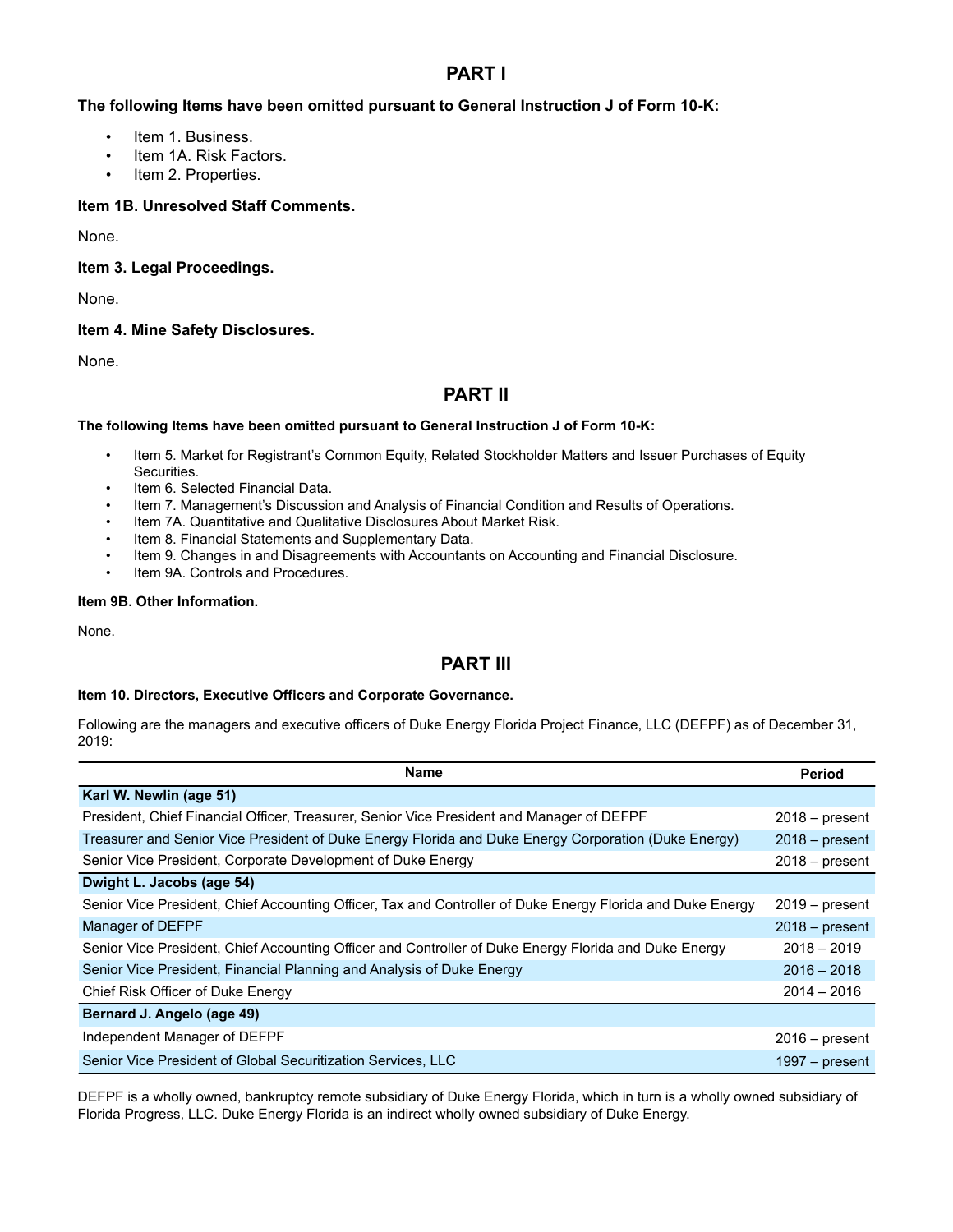#### **Code of Conduct**

Duke Energy has adopted a code of ethics that applies to all officers and employees of Duke Energy and its affiliates, including DEFPF. This code of ethics, entitled "Code of Business Ethics," is posted on Duke Energy's website at www.duke-energy.com/ our-company/about-us/ethics. Duke Energy's Code of Business Ethics is administered by the Chief Ethics and Compliance Officer of Duke Energy, who provides regular reports directly to the Audit Committee of the Board of Directors of Duke Energy.

#### **Item 11. Executive Compensation.**

Other than the annual independent manager fee of \$3,500 paid to Global Securitization Services, LLC, DEFPF does not pay any compensation to its managers or executive officers.

#### **Item 12. Security Ownership of Certain Beneficial Owners and Management and Related Stockholder Matters.**

None.

#### **Item 13. Certain Relationships and Related Transactions, and Director Independence.**

None.

#### **Item 14. Principal Accounting Fees and Services.**

Omitted pursuant to General Instruction J of Form 10-K.

### **PART IV**

#### **Item 15. Exhibits and Financial Statement Schedules.**

| $(a)(1)$ and $(a)(2)$ | Financial Statements and Financial Statement Schedules are omitted pursuant to General Instruction J<br>of Form 10-K as listed under Item 8 of this report. |
|-----------------------|-------------------------------------------------------------------------------------------------------------------------------------------------------------|
| $(a)(3)$ and $(b)$    | See Exhibit Index included as the last part of this report, which is incorporated herein by reference.                                                      |
| (c)                   | Not applicable.                                                                                                                                             |

#### **Item 16. Form 10-K Summary.**

None.

**Item 1112(b). Significant Obligors of Pool Assets.**

None.

#### **Item 1114(b)(2). Credit Enhancement and Other Support, Except For Certain Derivative Instruments.**

None.

**Item 1115(b). Certain Derivative Instruments.**

None.

#### **Item 1117. Legal Proceedings.**

None.

#### **Item 1119. Affiliations and Certain Relationships and Related Transactions.**

DEFPF is a wholly owned subsidiary of Duke Energy Florida, which is the depositor, sponsor and servicer.

#### **Item 1122. Compliance With Applicable Servicing Criteria.**

See Exhibits 33.1, 33.2, 34.1, and 34.2 of this Form 10-K.

#### **Item 1123. Servicer Compliance Statement.**

See Exhibit 35.1 of this Form 10-K.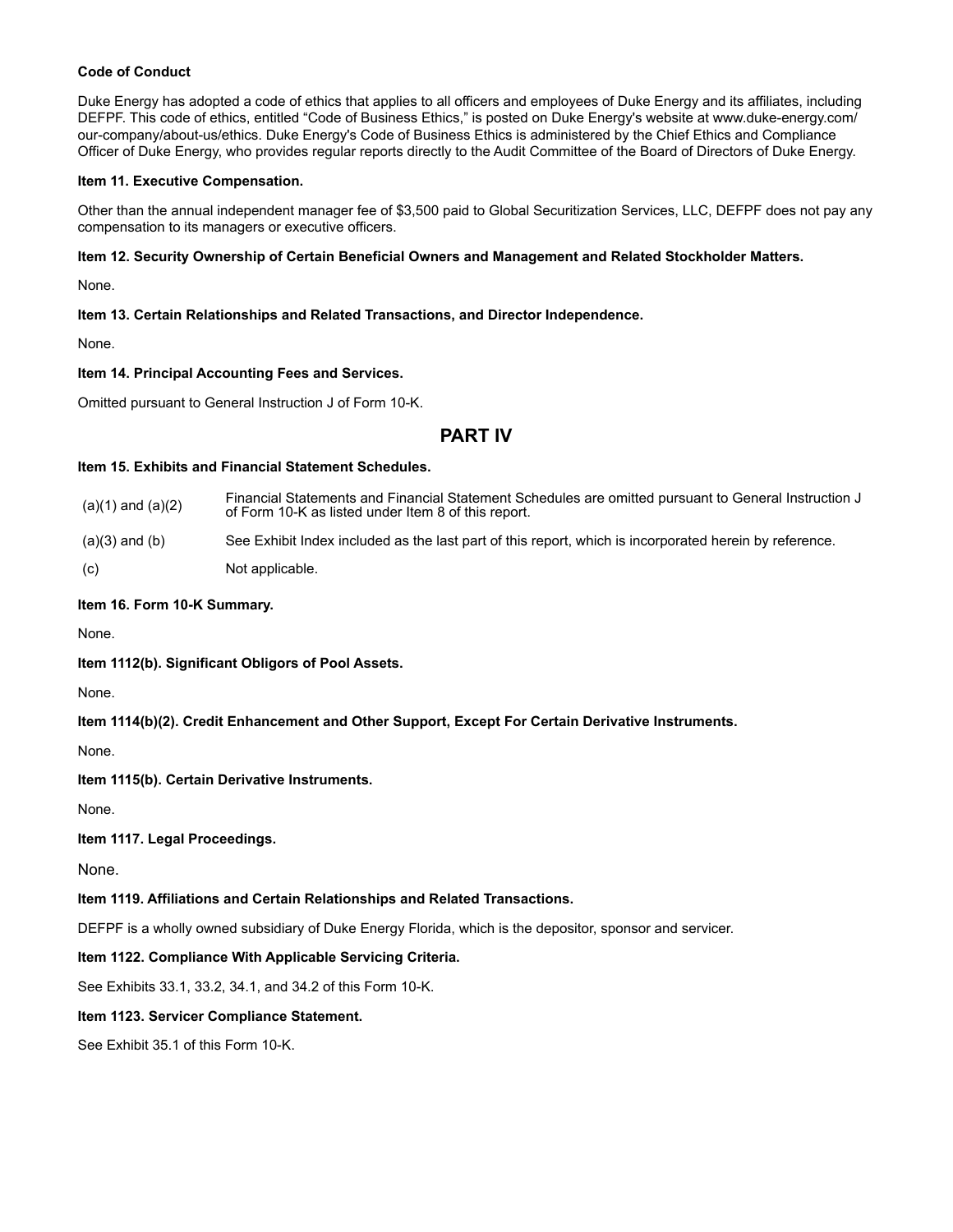# **SUPPLEMENTAL INFORMATION TO BE FURNISHED WITH REPORTS FILED PURSUANT TO SECTION 15(d) OF THE ACT BY REGISTRANTS WHICH HAVE NOT REGISTERED SECURITIES PURSUANT TO SECTION 12 OF THE ACT**

No such annual report, proxy statement, form of proxy or other proxy soliciting material has been sent to the registrant's security holders. The registrant will not be sending an annual report or proxy material to its security holders subsequent to the filing of this form.

# **EXHIBIT INDEX**

Exhibits filed herewithin are designated by an asterisk (\*). All exhibits not so designated are incorporated by reference to a prior filing, as indicated.

| <b>Exhibit No.</b> | <b>Description of Exhibit</b>                                                                                                                                                                                                                                                                                                                                             |
|--------------------|---------------------------------------------------------------------------------------------------------------------------------------------------------------------------------------------------------------------------------------------------------------------------------------------------------------------------------------------------------------------------|
| 3.1                | Certificate of Formation of Duke Energy Florida Project Finance, LLC (incorporated by reference to Registration Statement<br>on Form SF-1 of Duke Energy Florida, LLC filed on January 29, 2016. File No. 333-209196)                                                                                                                                                     |
| 3.2                | Amended and Restated Limited Liability Company Agreement of Duke Energy Project Finance, LLC, dated and effective as<br>of June 10, 2016 (incorporated by reference to Exh bit 3.2 to Form 8-K filed June 17, 2016, File No. 333-209196-01)                                                                                                                               |
| 4.1                | Indenture, dated as of June 22, 2016, by and between Duke Energy Florida Project Finance, LLC, and The Bank of New York<br>Mellon Trust Company, N.A., as Indenture Trustee and Securities Intermediary (incorporated by reference to Exhibit 4.1 to<br>Form 8-K filed June 22, 2016, File No. 333-209196-01)                                                             |
| 99.1               | Nuclear Asset-Recovery Property Servicing Agreement, dated as of June 22, 2016, by and between Duke Energy Florida<br>Project Finance, LLC and Duke Energy Florida, LLC, as servicer (incorporated by reference to Exh bit 99.1 to Form 8-K filed<br>June 22, 2016. File No. 333-209196-01)                                                                               |
| 99.2               | Nuclear Asset-Recovery Property Purchase and Sale Agreement, dated as of June 22, 2016, by and between Duke Energy<br>Florida Project Finance, LLC, and Duke Energy Florida, LLC, as seller (incorporated by reference to Exh bit 99.2 to Form 8-K)<br>filed June 22, 2016. File No. 333-209196-01)                                                                       |
| 99.3               | Administration Agreement, dated as of June 22, 2016, by and between Duke Energy Florida Project Finance, LLC and Duke<br>Energy Florida, LLC, as administrator (incorporated by reference to Exhibit 99.3 to Form 8-K filed June 22, 2016. File No.<br>333-209196-01)                                                                                                     |
| 99.7               | Series Supplement, dated as of June 22, 2016, by and between Duke Energy Florida Project Finance, LLC, and The Bank of<br>New York Mellon Trust Company, N.A., as Indenture Trustee (incorporated by reference to Exhibit 99.7 to Form 8-K filed<br>June 22, 2016, File No. 333-209196-01)                                                                                |
| 99.8               | Intercreditor Agreement, dated as of June 22, 2016, by and among SunTrust Bank, The Bank of New York Mellon Trust<br>Company, National Association, Duke Energy Florida Receivables LLC, Duke Energy Florida Project Finance, LLC, and<br>Duke Energy Florida, LLC (incorporated by reference to Exhibit 99.8 to Form 8-K filed June 22, 2016, File No.<br>333-209196-01) |
| $*31.1$            | Rule 13a-14(d)/15d-14(d) Certification                                                                                                                                                                                                                                                                                                                                    |
| $*33.1$            | Report on Assessment of Compliance With Servicing Criteria For Asset-Backed Issuers for Duke Energy Florida, LLC,<br><b>Servicer</b>                                                                                                                                                                                                                                      |
| $*33.2$            | Report on Assessment of Compliance With Servicing Criteria For Asset-Backed Issuers for The Bank of New York Mellon,<br><b>Indenture Trustee</b>                                                                                                                                                                                                                          |
| $*34.1$            | Attestation Report on Assessment of Compliance With Servicing Criteria For Asset-Backed Securities of Deloitte & Touche<br>LLP on behalf of Duke Energy Florida, LLC, Servicer                                                                                                                                                                                            |
| $*34.2$            | Attestation Report on Assessment of Compliance With Servicing Criteria For Asset-Backed Securities of KPMG LLP on<br>behalf of The Bank of New York Mellon. Indenture Trustee                                                                                                                                                                                             |
| $*35.1$            | <b>Servicer Compliance Statement</b>                                                                                                                                                                                                                                                                                                                                      |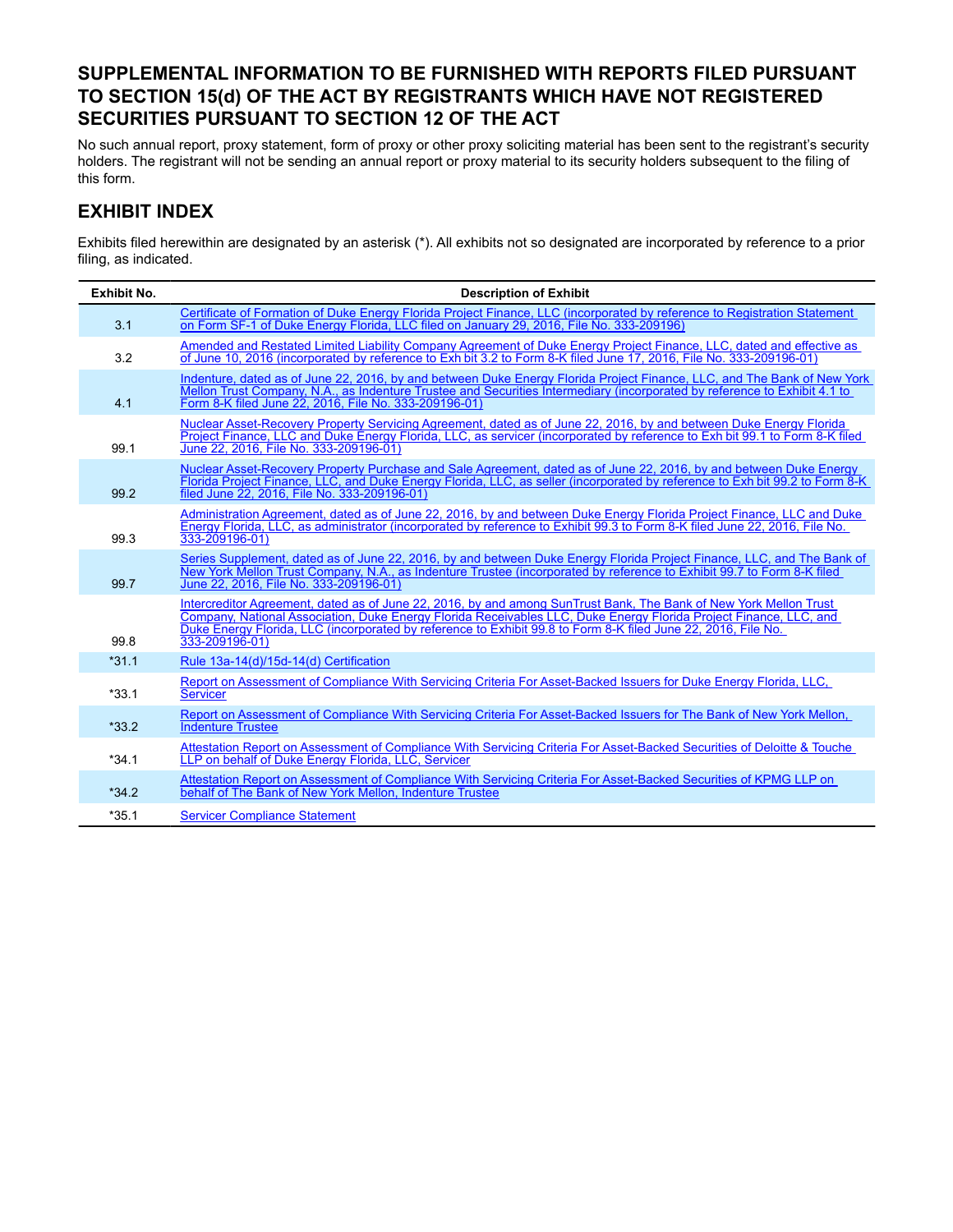# **SIGNATURES**

Pursuant to the requirements of Section 13 or 15(d) of the Securities Exchange Act of 1934, the registrants have duly caused this report to be signed on its behalf by the undersigned, thereunto duly authorized.

Date: March 27, 2020

### **DUKE ENERGY FLORIDA PROJECT FINANCE, LLC**

By: /s/ Dwight L. Jacobs Dwight L. Jacobs

Manager

### **DUKE ENERGY FLORIDA, LLC**

By:  $\sqrt{s}$  /s/ Dwight L. Jacobs

Dwight L. Jacobs

Senior Vice President, Chief Accounting Officer, Tax and Controller Duke Energy Florida, LLC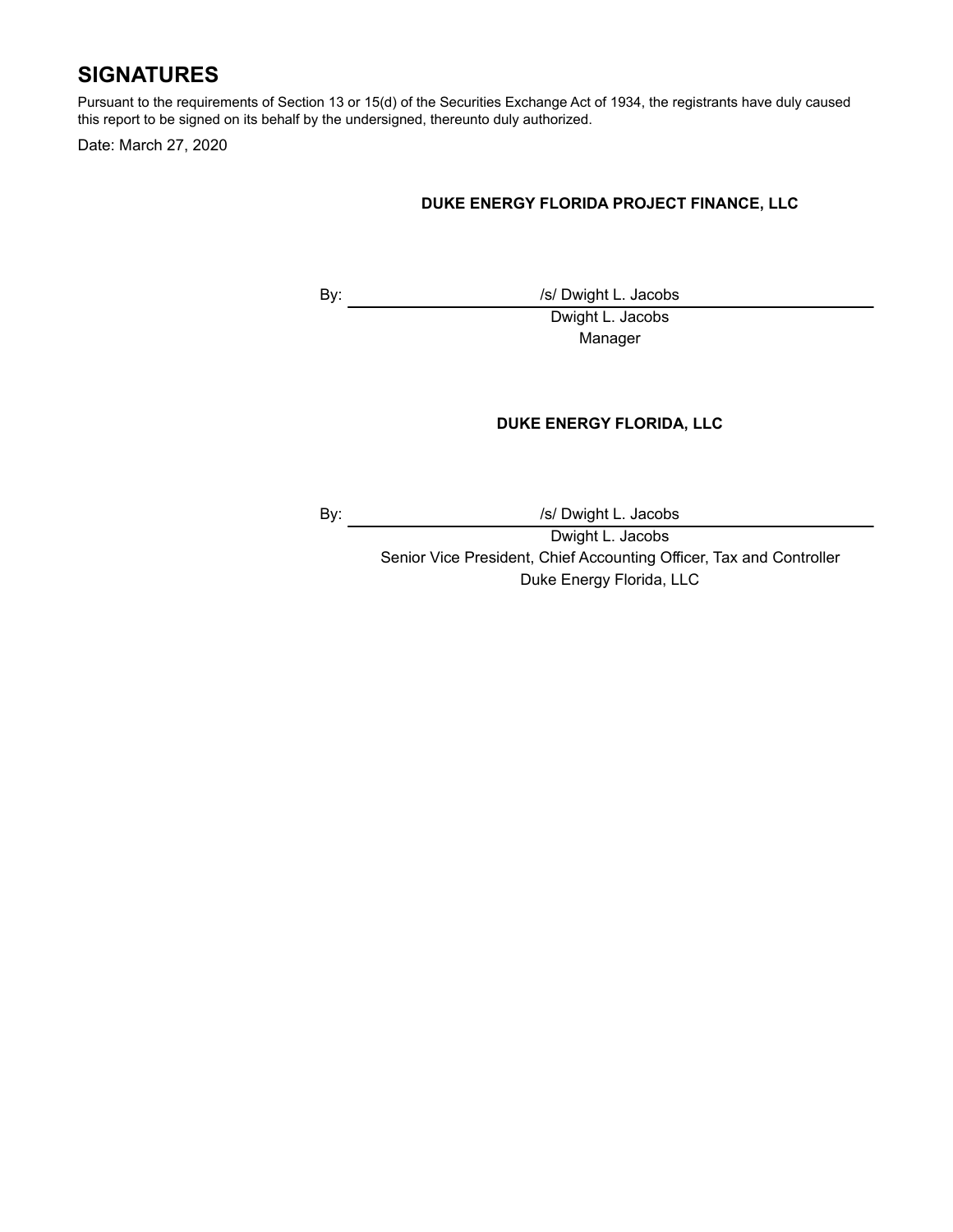### **CERTIFICATION**

I, Dwight L. Jacobs, certify that:

- 1. I have reviewed this report on Form 10-K and all reports on Form 10-D required to be filed in respect of the period covered by this report on Form 10-K of Duke Energy Florida Project Finance, LLC (the Exchange Act periodic reports);
- 2. Based on my knowledge, the Exchange Act periodic reports, taken as a whole, do not contain any untrue statement of a material fact or omit to state a material fact necessary to make the statements made, in light of the circumstances under which such statements were made, not misleading with respect to the period covered by this report;
- 3. Based on my knowledge, all of the distribution, servicing, and other information required to be provided under Form 10- D for the period covered by this report is included in the Exchange Act periodic reports;
- 4. I am responsible for reviewing the activities performed by the Servicer and based on my knowledge and the compliance review conducted in preparing the servicer compliance statement required in this report under Item 1123 of Regulation AB, and except as disclosed in the Exchange Act periodic reports, the Servicer has fulfilled its obligations under the Nuclear Asset-Recovery Property Servicing Agreement, dated as of June 22, 2016, by and between Duke Energy Florida Project Finance, LLC and the Servicer, in all material respects; and
- 5. All of the reports on assessment of compliance with servicing criteria for asset-backed securities and the related attestation reports on assessment of compliance with servicing criteria for asset-backed securities required to be included in this report in accordance with Item 1122 of Regulation AB and Exchange Act Rules 13a-18 and 15d-18 have been included as an exhibit to this report, except as otherwise disclosed in this report. Any material instances of noncompliance described in such reports have been disclosed in this report on Form 10-K.

In giving the certifications above, I have reasonably relied on information provided to me by the following unaffiliated party: The Bank of New York Mellon, as Indenture Trustee.

Date: March 27, 2020 **/s/** Date: March 27, 2020

Dwight L. Jacobs Senior Vice President, Chief Accounting Officer, Tax and Controller and senior officer in charge of the servicing function of DUKE ENERGY FLORIDA, LLC, as servicer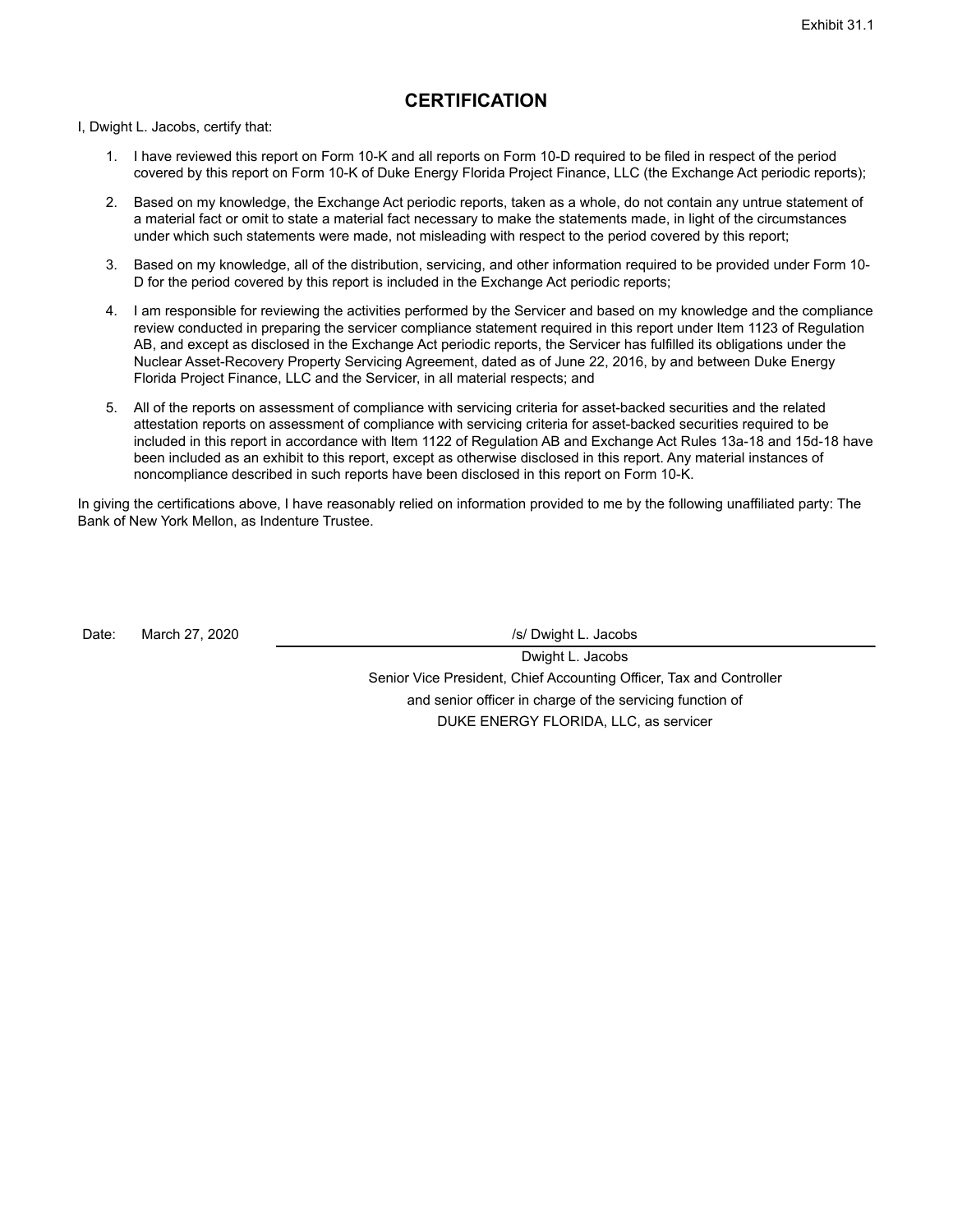### **REPORT ON ASSESSMENT OF COMPLIANCE WITH SERVICING CRITERIA FOR ASSET-BACKED ISSUERS**

The undersigned hereby certifies that the undersigned is the duly elected and acting Senior Vice President, Chief Accounting Officer, Tax and Controller of **DUKE ENERGY FLORIDA, LLC**, as servicer (Servicer) under the Nuclear Asset-Recovery Property Servicing Agreement dated as of June 22, 2016 (Servicing Agreement) by and between the Servicer and **DUKE ENERGY FLORIDA PROJECT FINANCE, LLC**, and further certifies that:

- 1. The undersigned is responsible for assessing the Servicer's compliance with the servicing criteria set forth in Item 1122(d) of Regulation AB (Servicing Criteria).
- 2. With respect to each of the Servicing Criteria, the undersigned has made the following assessment of the Servicing Criteria in accordance with Item 1122(d) of Regulation AB, with such discussion regarding the performance of such Servicing Criteria during the fiscal year covered by the Sponsor's annual report on Form 10-K:

| <b>Regulation AB</b><br><b>Reference</b> | <b>Servicing Criteria</b>                                                                                                                                                                                                                                                                                                                                                                                                                                                                                                                                                                                                                                                                                                        | Applicable<br>Servicing<br><b>Criteria</b> | <b>Inapplicable</b><br>Servicing<br>Criteria |
|------------------------------------------|----------------------------------------------------------------------------------------------------------------------------------------------------------------------------------------------------------------------------------------------------------------------------------------------------------------------------------------------------------------------------------------------------------------------------------------------------------------------------------------------------------------------------------------------------------------------------------------------------------------------------------------------------------------------------------------------------------------------------------|--------------------------------------------|----------------------------------------------|
|                                          | <b>General Servicing Considerations</b>                                                                                                                                                                                                                                                                                                                                                                                                                                                                                                                                                                                                                                                                                          |                                            |                                              |
| 1122(d)(1)(i)                            | Policies and procedures are instituted to monitor any performance or other<br>triggers and events of default in accordance with the transaction agreements.                                                                                                                                                                                                                                                                                                                                                                                                                                                                                                                                                                      | X                                          |                                              |
| 1122(d)(1)(ii)                           | If any material servicing activities are outsourced to third parties, policies and<br>procedures are instituted to monitor the third party's performance and<br>compliance with such servicing activities.                                                                                                                                                                                                                                                                                                                                                                                                                                                                                                                       |                                            | X                                            |
| 1122(d)(1)(iii)                          | Any requirements in the transaction agreements to maintain a back-up<br>servicer for pool assets are maintained.                                                                                                                                                                                                                                                                                                                                                                                                                                                                                                                                                                                                                 |                                            | Х                                            |
| 1122(d)(1)(iv)                           | A fidelity bond and errors and omissions policy is in effect on the party<br>participating in the servicing function throughout the reporting period in the<br>amount of coverage required by and otherwise in accordance with the terms<br>of the transaction agreements.                                                                                                                                                                                                                                                                                                                                                                                                                                                       |                                            | X                                            |
| 1122(d)(1)(v)                            | Aggregation of information, as applicable, is mathematically accurate and the<br>information conveyed accurately reflects the information.                                                                                                                                                                                                                                                                                                                                                                                                                                                                                                                                                                                       | X                                          |                                              |
|                                          | <b>Cash Collection and Administration</b>                                                                                                                                                                                                                                                                                                                                                                                                                                                                                                                                                                                                                                                                                        |                                            |                                              |
| 1122(d)(2)(i)                            | Payments on pool assets are deposited into the appropriate custodial bank<br>accounts and related bank clearing accounts no more than two business days<br>following receipt, or such other number of days specified in the transaction<br>agreements.                                                                                                                                                                                                                                                                                                                                                                                                                                                                           | X                                          |                                              |
| 1122(d)(2)(ii)                           | Disbursements made via wire transfer on behalf of an obligor or to an investor<br>are made only by authorized personnel.                                                                                                                                                                                                                                                                                                                                                                                                                                                                                                                                                                                                         |                                            | X                                            |
| 1122(d)(2)(iii)                          | Advances of funds or guarantees regarding collections, cash flows or<br>distributions, and any interest or other fees charged for such advances, are<br>made, reviewed and approved as specified in the transaction agreements.                                                                                                                                                                                                                                                                                                                                                                                                                                                                                                  | X                                          |                                              |
| 1122(d)(2)(iv)                           | The related accounts for the transaction, such as cash reserve accounts or<br>accounts established as a form of overcollateralization, are separately<br>maintained (e.g., with respect to commingling of cash) as set forth in the<br>transaction agreements.                                                                                                                                                                                                                                                                                                                                                                                                                                                                   | X                                          |                                              |
| 1122(d)(2)(v)                            | Each custodial account is maintained at a federally insured depository<br>institution as set forth in the transaction agreements. For purposes of this<br>criterion, "federally insured depository institution" with respect to a foreign<br>financial institution means a foreign financial institution that meets the<br>requirements of Rule 13k-1(b)(1) under the Exchange Act.                                                                                                                                                                                                                                                                                                                                              | X                                          |                                              |
| 1122(d)(2)(vi)                           | Unissued checks are safeguarded so as to prevent unauthorized access.                                                                                                                                                                                                                                                                                                                                                                                                                                                                                                                                                                                                                                                            |                                            | X                                            |
| 1122(d)(2)(vii)                          | Reconciliations are prepared on a monthly basis for all asset-backed<br>securities related bank accounts, including custodial accounts and related<br>bank clearing accounts. These reconciliations are: (A) mathematically<br>accurate; (B) prepared within 30 calendar days after the bank statement<br>cutoff date, or such other number of days specified in the transaction<br>agreements; (C) reviewed and approved by someone other than the person<br>who prepared the reconciliation; and (D) contain explanations for reconciling<br>items. These reconciling items are resolved within 90 calendar days of their<br>original identification, or such other number of days specified in the<br>transaction agreements. | X                                          |                                              |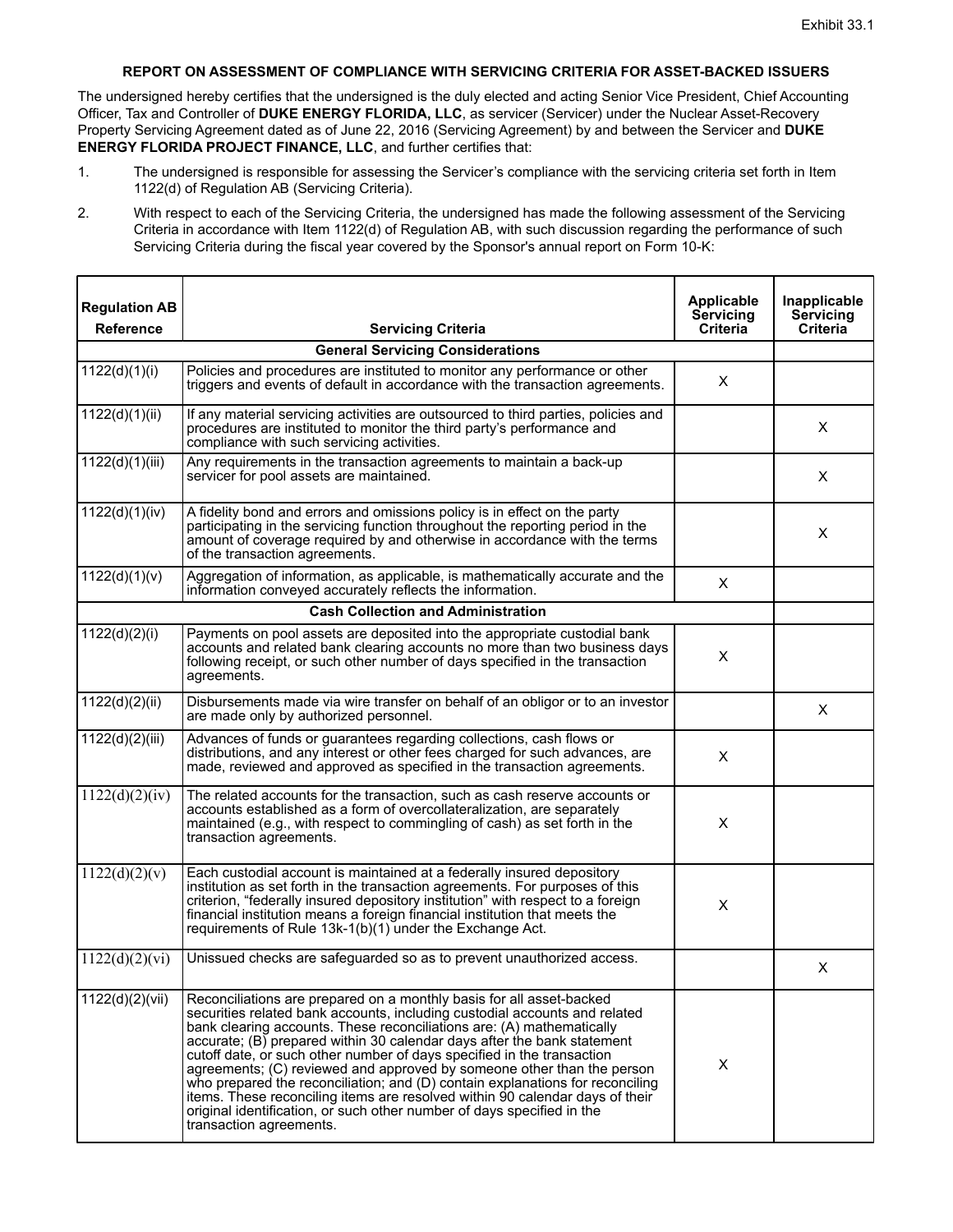|                  | <b>Investor Remittances and Reporting</b>                                                                                                                                                                                                                                                                                                                                                                                                                                                                                                                                                                                                                   |   |   |
|------------------|-------------------------------------------------------------------------------------------------------------------------------------------------------------------------------------------------------------------------------------------------------------------------------------------------------------------------------------------------------------------------------------------------------------------------------------------------------------------------------------------------------------------------------------------------------------------------------------------------------------------------------------------------------------|---|---|
| 1122(d)(3)(i)    | Reports to investors, including those to be filed with the SEC, are maintained<br>in accordance with the transaction agreements and applicable SEC<br>requirements. Specifically, such reports: (A) are prepared in accordance with<br>timeframes and other terms set forth in the transaction agreements; (B)<br>provide information calculated in accordance with the terms specified in the<br>transaction agreements; (C) are filed with the SEC as required by its rules<br>and regulations; and (D) agree with investors' or the trustee's records as to<br>the total unpaid principal balance and number of pool assets serviced by the<br>servicer. | X |   |
| 1122(d)(3)(ii)   | Amounts due to investors are allocated and remitted in accordance with<br>timeframes, distribution priority and other terms set forth in the transaction<br>agreements.                                                                                                                                                                                                                                                                                                                                                                                                                                                                                     |   | X |
| 1122(d)(3)(iii)  | Disbursements made to an investor are posted within two business days to<br>the servicer's investor records, or such other number of days specified in the<br>transaction agreements.                                                                                                                                                                                                                                                                                                                                                                                                                                                                       |   | Χ |
| 1122(d)(3)(iv)   | Amounts remitted to investors per the investor reports agree with canceled<br>checks, or other form of payment, or custodial bank statements.                                                                                                                                                                                                                                                                                                                                                                                                                                                                                                               | Χ |   |
|                  | <b>Pool Asset Administration</b>                                                                                                                                                                                                                                                                                                                                                                                                                                                                                                                                                                                                                            |   |   |
| 1122(d)(4)(i)    | Collateral or security on pool assets is maintained as required by the<br>transaction agreements or related pool asset documents.                                                                                                                                                                                                                                                                                                                                                                                                                                                                                                                           | X |   |
| 1122(d)(4)(ii)   | Pool assets and related documents are safeguarded as required by the<br>transaction agreements.                                                                                                                                                                                                                                                                                                                                                                                                                                                                                                                                                             | Χ |   |
| 1122(d)(4)(iii)  | Any additions, removals or substitutions to the asset pool are made, reviewed<br>and approved in accordance with any conditions or requirements in the<br>transaction agreements.                                                                                                                                                                                                                                                                                                                                                                                                                                                                           |   | Χ |
| 1122(d)(4)(iv)   | Payments on pool assets, including any payoffs, made in accordance with the<br>related pool asset documents are posted to the servicer's obligor records<br>maintained no more than two business days after receipt, or such other<br>number of days specified in the transaction agreements, and allocated to<br>principal, interest or other items (e.g., escrow) in accordance with the related<br>pool asset agreements.                                                                                                                                                                                                                                | X |   |
| 1122(d)(4)(v)    | The servicer's records regarding the pool assets agree with the servicer's<br>records with respect to an obligor's unpaid principal balance.                                                                                                                                                                                                                                                                                                                                                                                                                                                                                                                |   | Χ |
| 1122(d)(4)(vi)   | Changes with respect to the terms or status of an obligor's pool assets (e.g.,<br>loan modifications or re-agings) are made, reviewed and approved by<br>authorized personnel in accordance with the transaction agreements and<br>related pool asset documents.                                                                                                                                                                                                                                                                                                                                                                                            | X |   |
| 1122(d)(4)(vii)  | Loss mitigation or recovery actions (e.g., forbearance plans, modifications<br>and deeds in lieu of foreclosure, foreclosures and repossessions, as<br>applicable) are initiated, conducted and concluded in accordance with the<br>timeframes or other requirements established by the transaction agreements.                                                                                                                                                                                                                                                                                                                                             | X |   |
| 1122(d)(4)(viii) | Records documenting collection efforts are maintained during the period a<br>pool asset is delinguent in accordance with the transaction agreements. Such<br>records are maintained on at least a monthly basis, or such other period<br>specified in the transaction agreements, and describe the entity's activities in<br>monitoring delinquent pool assets, including, for example, phone calls, letters<br>and payment rescheduling plans in cases where delinquency is deemed<br>temporary (e.g., illness or unemployment).                                                                                                                           | X |   |
| 1122(d)(4)(ix)   | Adjustments to interest rates or rates of return for pool assets with variable<br>rates are computed based on the related pool asset documents.                                                                                                                                                                                                                                                                                                                                                                                                                                                                                                             |   | Χ |
| 1122(d)(4)(x)    | Regarding any funds held in trust for an obligor (such as escrow accounts):<br>(A) such funds are analyzed, in accordance with the obligor's pool asset<br>documents, on at least an annual basis, or such other period specified in the<br>transaction agreements; (B) interest on such funds is paid, or credited, to<br>obligors in accordance with applicable pool asset documents and state laws;<br>and (C) such funds are returned to the obligor within 30 calendar days of full<br>repayment of the related pool assets, or such other number of days specified<br>in the transaction agreements.                                                  |   | Χ |
| 1122(d)(4)(xi)   | Payments made on behalf of an obligor (such as tax or insurance payments)<br>are made on or before the related penalty or expiration dates, as indicated on<br>the appropriate bills or notices for such payments, provided that such support<br>has been received by the servicer at least 30 calendar days prior to these<br>dates, or such other number of days specified in the transaction agreements.                                                                                                                                                                                                                                                 |   | Х |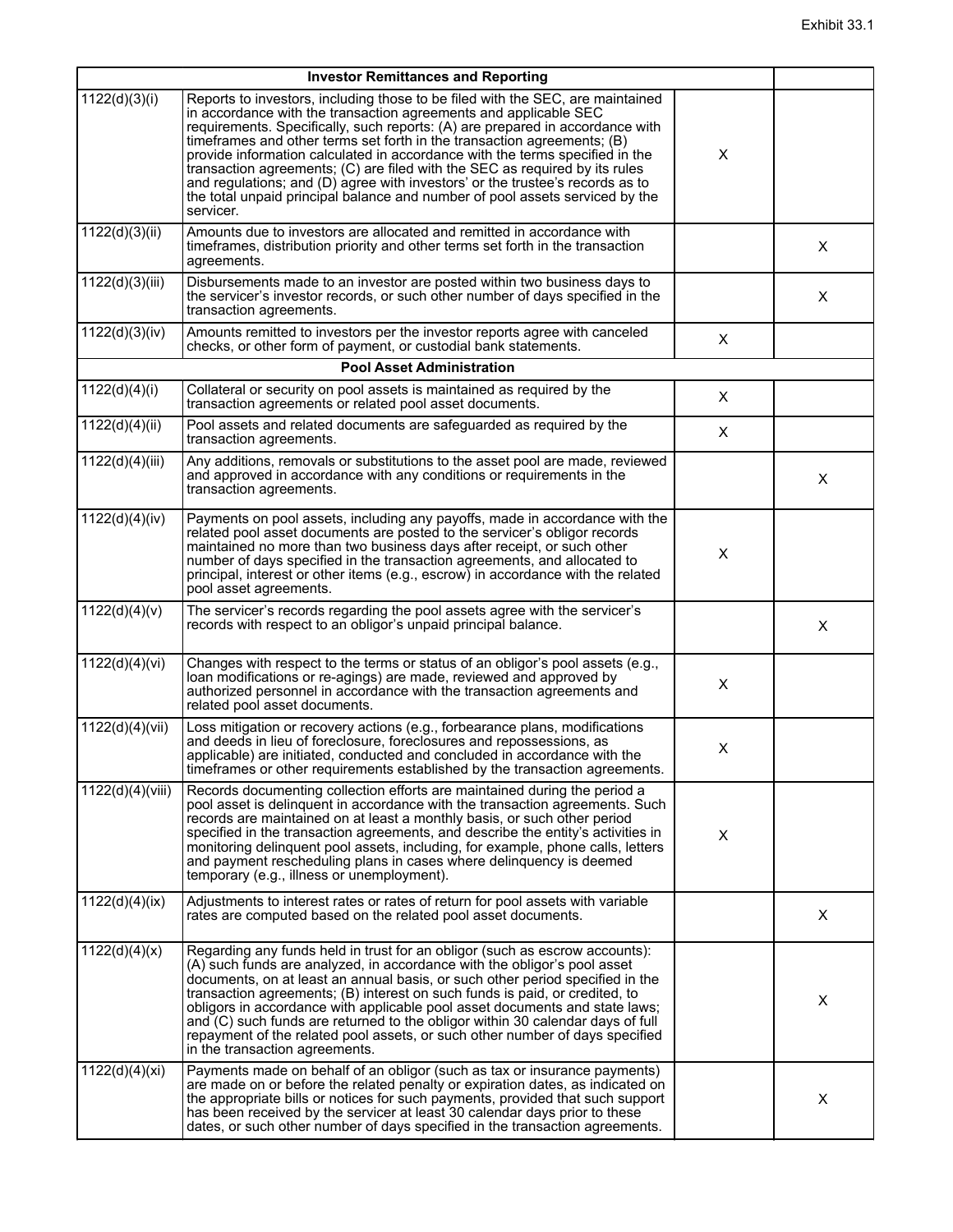| 1122(d)(4)(xii)  | Any late payment penalties in connection with any payment to be made on<br>behalf of an obligor are paid from the servicer's funds and not charged to the<br>obligor, unless the late payment was due to the obligor's error or omission. |   |  |
|------------------|-------------------------------------------------------------------------------------------------------------------------------------------------------------------------------------------------------------------------------------------|---|--|
| 1122(d)(4)(xiii) | Disbursements made on behalf of an obligor are posted within two business<br>days to the obligor's records maintained by the servicer, or such other<br>number of days specified in the transaction agreements.                           |   |  |
| 1122(d)(4)(xiv)  | Delinquencies, charge-offs and uncollectible accounts are recognized and<br>recorded in accordance with the transaction agreements.                                                                                                       | х |  |
| 1122(d)(4)(xv)   | Any external enhancement or other support, identified in Item 1114(a)(1)<br>$\frac{1}{2}$ through (3) or Item 1115 of Regulation AB, is maintained as set forth in the<br>transaction agreements.                                         |   |  |

- 3. To the best of the undersigned's knowledge, based on such review, the Servicer is in compliance in all material respects with the applicable servicing criteria set forth above as of and for the year ended December 31, 2019, covered by the Issuer's annual report on Form 10-K.
- 4. Deloitte & Touche LLP, an independent registered public accounting firm, has issued an attestation report on the Servicer's assessment of compliance with the applicable servicing criteria as of and for the year end December 31, 2019, covered by the Issuer's annual report on Form 10-K.
- 5. Capitalized terms used but not defined herein have their respective meanings as set forth in the Servicing Agreement.

Date: March 27, 2020 **DUKE ENERGY FLORIDA, LLC as Servicer**

By: //s/ Dwight L. Jacobs

Dwight L. Jacobs Senior Vice President, Chief Accounting Officer, Tax and Controller and senior officer in charge of the servicing function of DUKE ENERGY FLORIDA, LLC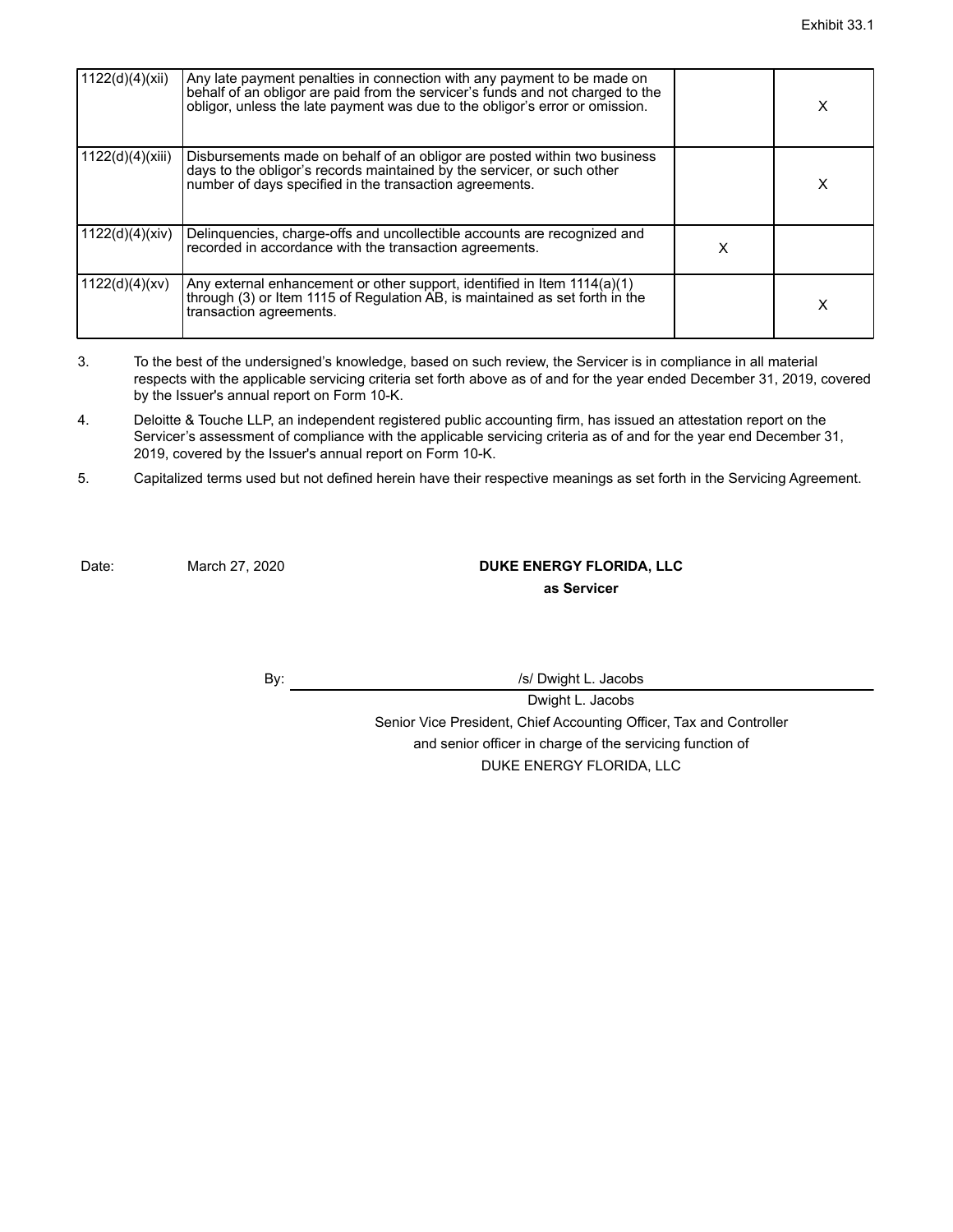## ASSESSMENT OF COMPLIANCE WITH APPLICABLE SERVICING CRITERIA

Management of The Bank of New York Mellon (formerly The Bank of New York), BNY Mellon Trust of Delaware (formerly BNYM (Delaware)) and The Bank of New York Mellon Trust Company, N.A. (formerly The Bank of New York Trust Company, N.A.), (collectively, the "Company") is responsible for assessing the Company's compliance with the servicing criteria set forth in Item 1122( d) of Regulation AB promulgated by the Securities and Exchange Commission. The Company's management has determined that the servicing criteria are applicable in regard to the servicing platform as of and for the period as follows:

Platform: Publicly-issued (i.e., transaction-level reporting initially required under the Securities Exchange Act of 1934, as amended) asset-backed securities issued on or after January 1, 2006 and like-kind transactions issued prior to January 1, 2006 that are subject to Regulation AB (including transactions subject to Regulation AB by contractual obligation) for which the Company provides trustee, securities administration, paying agent or custodial services, as defined and to the extent applicable in the transaction agreements, other than residential mortgage-backed securities and other mortgage-related asset-backed securities (the "Platform").

Period: The twelve months ended December 31, 2019 (the "Period").

Applicable Servicing Criteria: All servicing criteria set forth in Item 1122(d), to the extent required by the related transaction agreements as to any transaction, except as set forth in the column titled "Not Applicable to Platform" in Appendix 1 attached hereto.

With respect to servicing criterion  $1122(d)(2)(vi)$  the Company's management has engaged a vendor to perform the activities required by the servicing criterion. The Company's management has determined that this vendor is not considered a "servicer" as defined in Item 1101G) of Regulation AB, and the Company's management has elected to take responsibility for assessing compliance with the servicing criterion applicable to this vendor as permitted by the SEC's *Compliance and Disclosure Interpretation 200.06, Vendors Engaged by Servicers* ("C&DI 200.06"). The Company's management has policies and procedures in place designed to provide reasonable assurance that the vendor's activities comply in all material respects with the servicing criterion applicable to the vendor. The Company's management is solely responsible for determining that it meets the SEC requirements to apply C&DI 200.06 for the vendor and related servicing criterion.

With respect to the Platform as of and for the Period, the Company provides the following assessment of compliance in respect of the Applicable Servicing Criteria:

1. The Company's management is responsible for assessing the Company's compliance with the Applicable Servicing Criteria.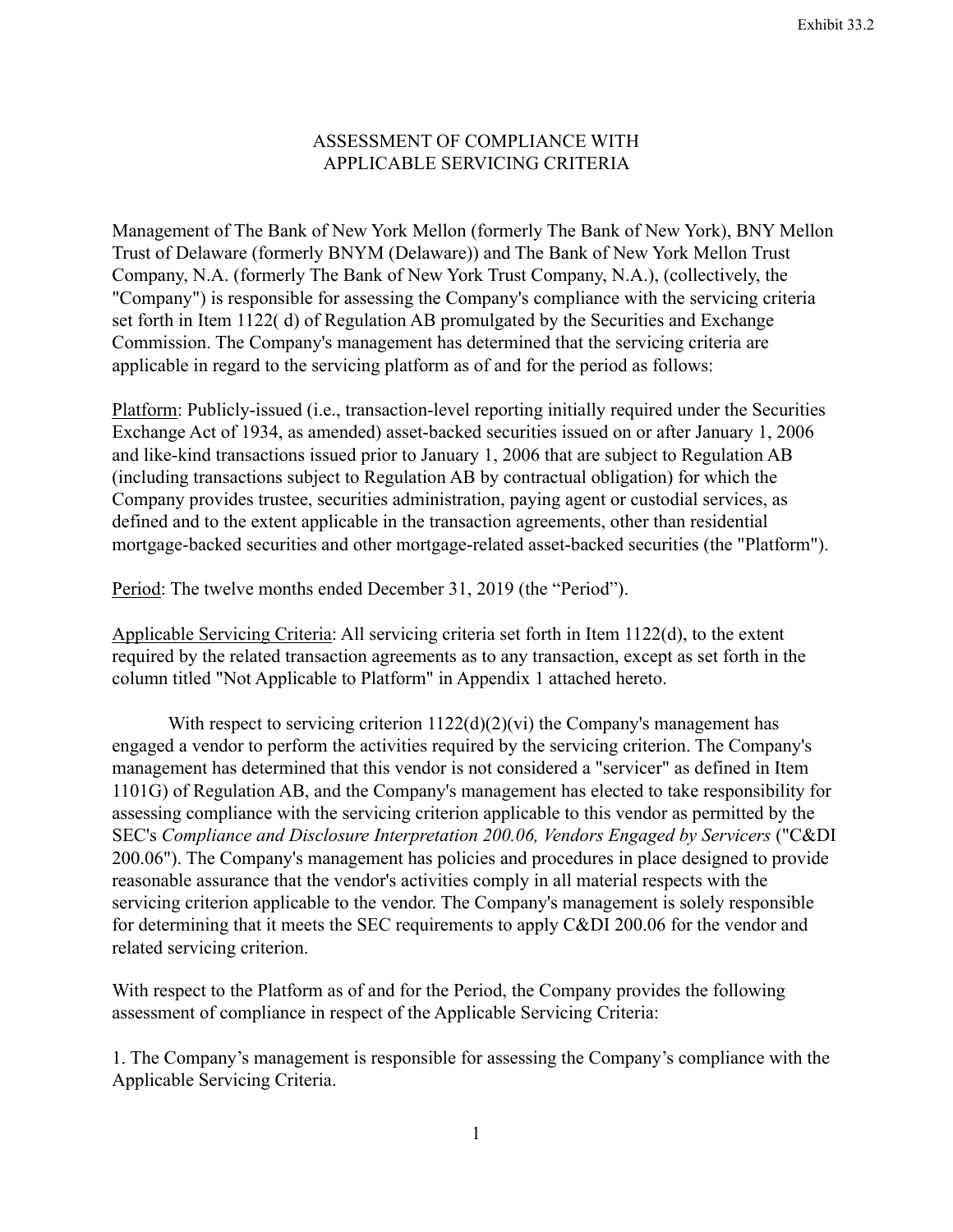2. The Company's management has assessed compliance with the Applicable Servicing Criteria, including the servicing criterion for which compliance is determined based on C&DI 200.06 as described above as of and for the Period. In making this assessment, management used the criteria set forth by the Securities and Exchange Commission in paragraph (d) of Item 1122 of Regulation AB.

3. With respect to servicing criterion 1122(d)(4)(i), for certain transactions in the Platform the Truster (as such term is defined in the related transaction agreements) may direct the Trustee (as such term is defined in the related transaction agreements) to file, or cause to be filed, all filings identified by the Truster to be necessary to maintain the effectiveness of any original filings identified by the Truster to be necessary under the Uniform Commercial Code as in effect in any jurisdiction to perfect the Trustee's security interest in or lien on the Underlying Securities (as such term is defined in the related transaction agreements). As of and for the twelve months ended December 31, 2019 the Company was not instructed by any Trustors to perform such activities. Absent the receipt of instruction from a Truster to perform such activities, the Company's responsibility for criterion 1122(d)(4)(i) for the Platform is solely with regard to the manner of holding trust assets and investment of trust assets in eligible investments and the Company does not have any duties as to the original UCC filing and any continuations to perfect the security interest unless instructed to do so by other parties in the transaction agreement.

4. Based on such assessment, as of and for the Period, the Company has complied, in all material respects, with the Applicable Servicing Criteria other than as identified on Schedule A attached.

5. Schedule B attached includes Management's Discussion of Material Instances of Noncompliance by the Company noted in Schedule A, including remediation efforts taken by the Company

KPMG LLP, an independent registered public accounting firm, has issued an attestation report with respect to the Company's assessment of compliance with the Applicable Servicing Criteria as of and for the Period.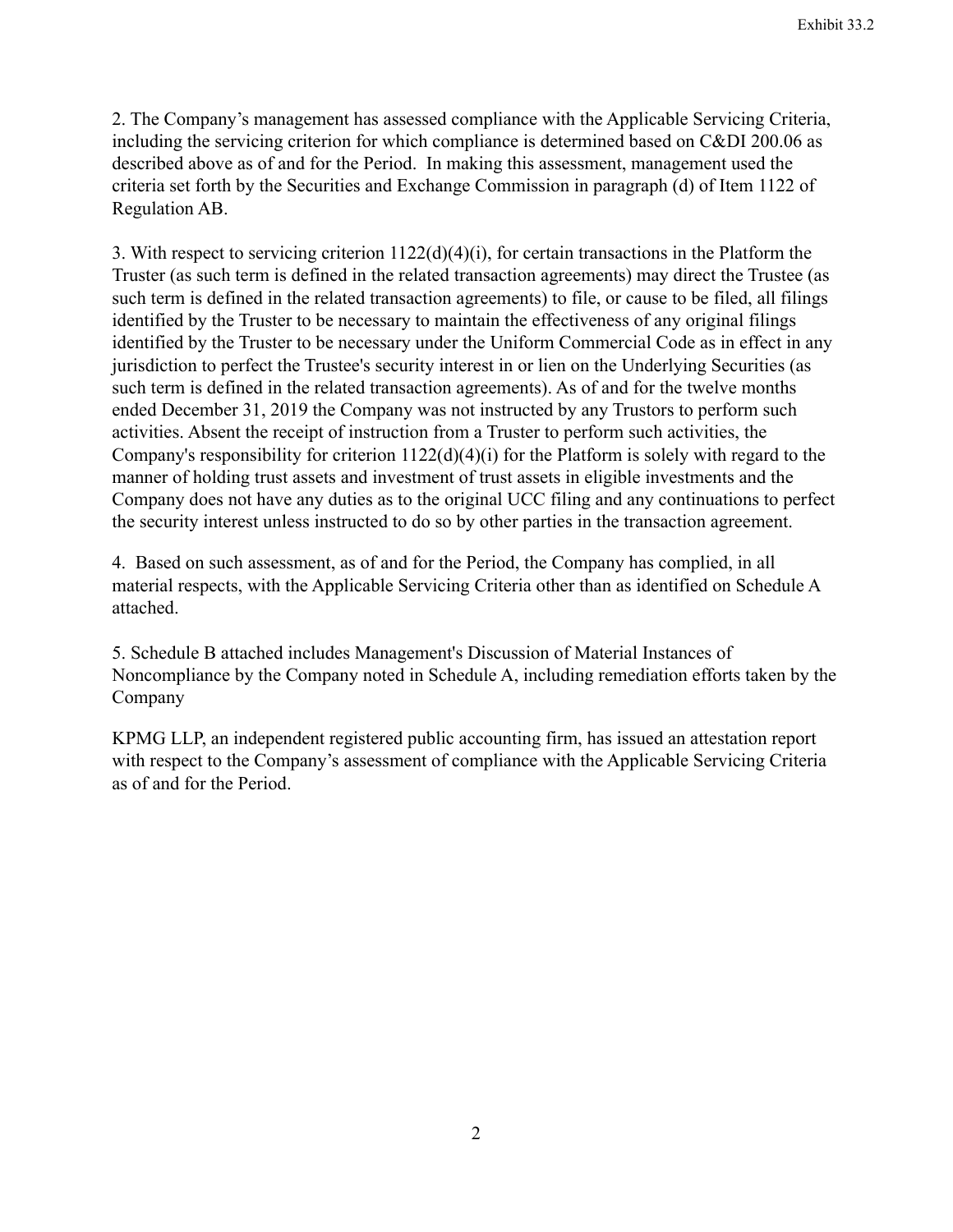The Bank of New York Mellon BNY Mellon Trust of Delaware

Authorized Signatory Authorized Signatory

/s/ Alphonse Briand Jr. /s/ William D. Lindelof

Alphonse Briand Jr. William D. Lindelof

The Bank of New York Mellon Trust Company, N.A.

/s/ Antonio I. Portuondo

 Antonio I. Portuondo Authorized Signatory

Dated: February 28, 2020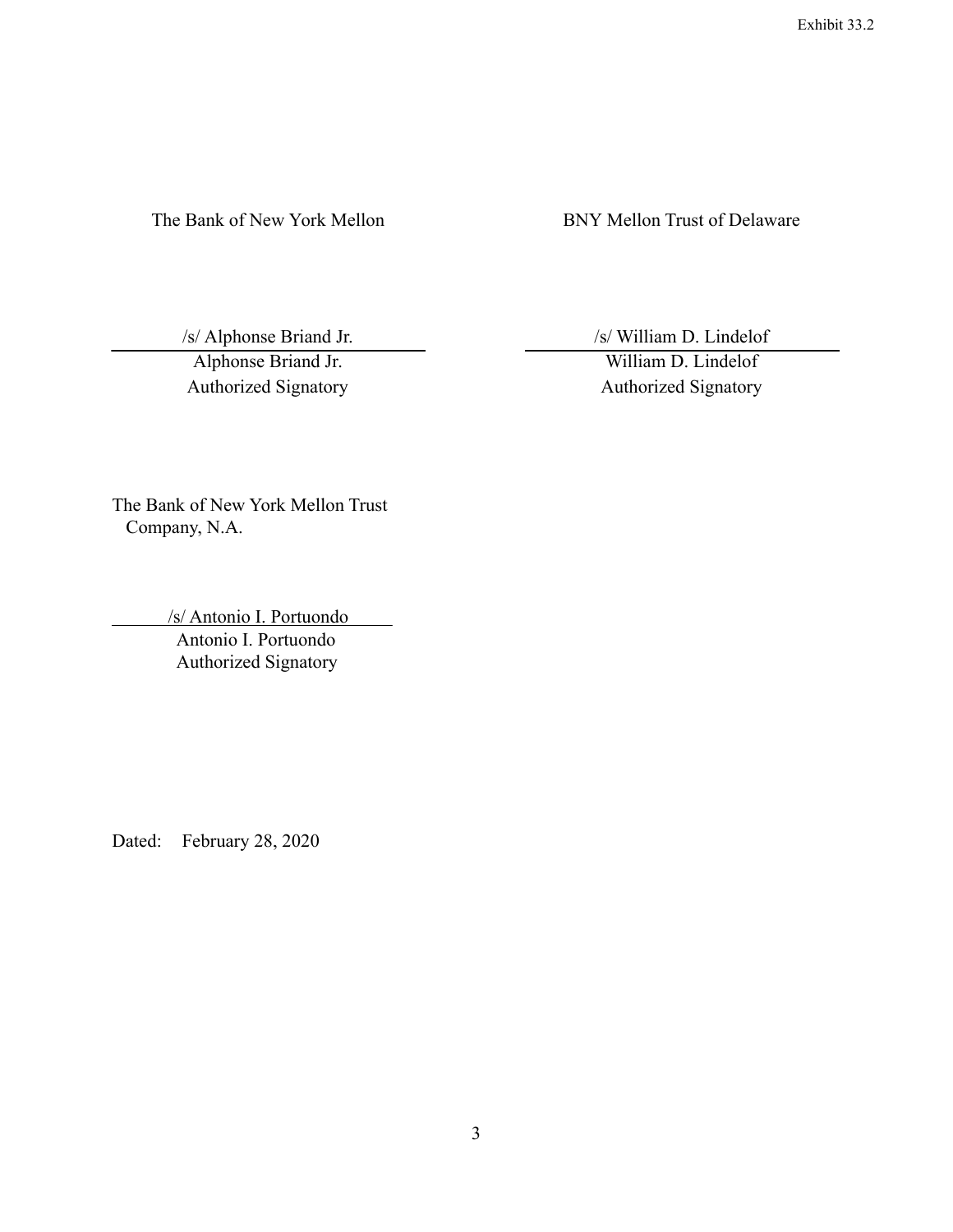# Schedule A

# **Material Instances of Noncompliance by the Company**

Management's Assessment of Compliance with Applicable Servicing Criteria set forth by the Securities and Exchange Commission in paragraph ( d) of Item 1122 of Regulation AB as of and for the Period, disclosed that material instances of noncompliance occurred with respect to the servicing criterion set forth in Items  $1122(d)(3)(i)(A)$  as follows: Certain reports to investors were not prepared in accordance with the timeframes set forth in the transaction agreements.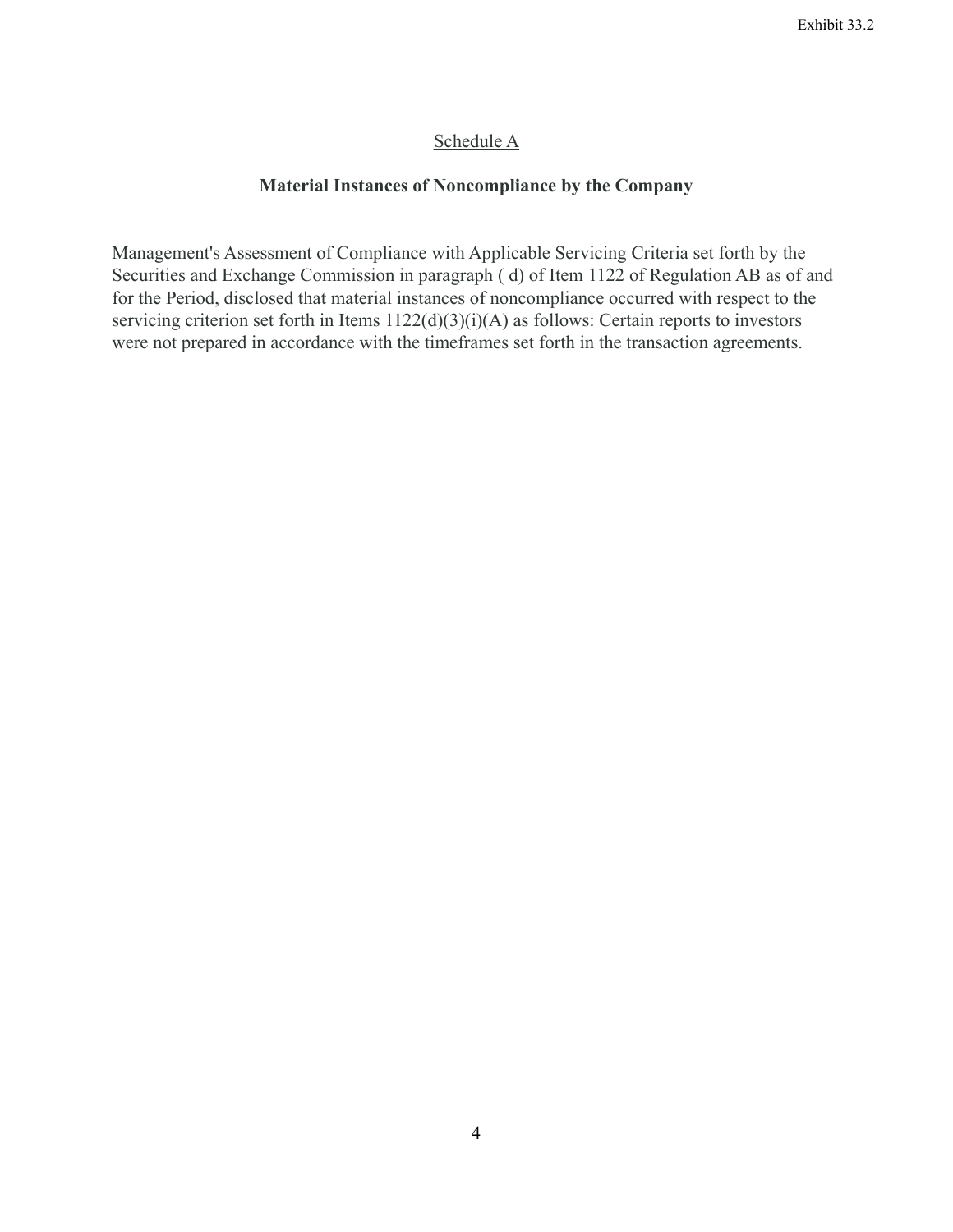## Schedule B

## **Management's Discussion of Material Instances of Noncompliance by the Company**

1122(d)(3)(i)(A): *Reports to investors, including those to be filed with the Commission, are maintained in accordance with the transaction agreements and applicable Commission requirements. Specifically, such reports are prepared in accordance with timeframes and other terms set forth in the transaction agreements.*

## $1122(d)(3)(i)(A)$ :

Noncompliance:

During the Period, certain reports to investors were not prepared in accordance with the timeframes set forth in the transaction agreements.

Remediation:

- Transaction identifiers will be verified and made uniform, as needed, between the BNY Mellon Investor Reporting website and the system that generates investor reports.
- All desktop procedures for the Platform will be reviewed to make sure the correct transaction identifiers are listed for all reports that need to be made available to investors on the BNY Mellon Investor Reporting website.
- A review of the BNY Mellon Investor Reporting website will be undertaken on the relevant Payment Dates to verify that all pertinent reports have been successfully posted and assure any needed remediation occurs on the same date.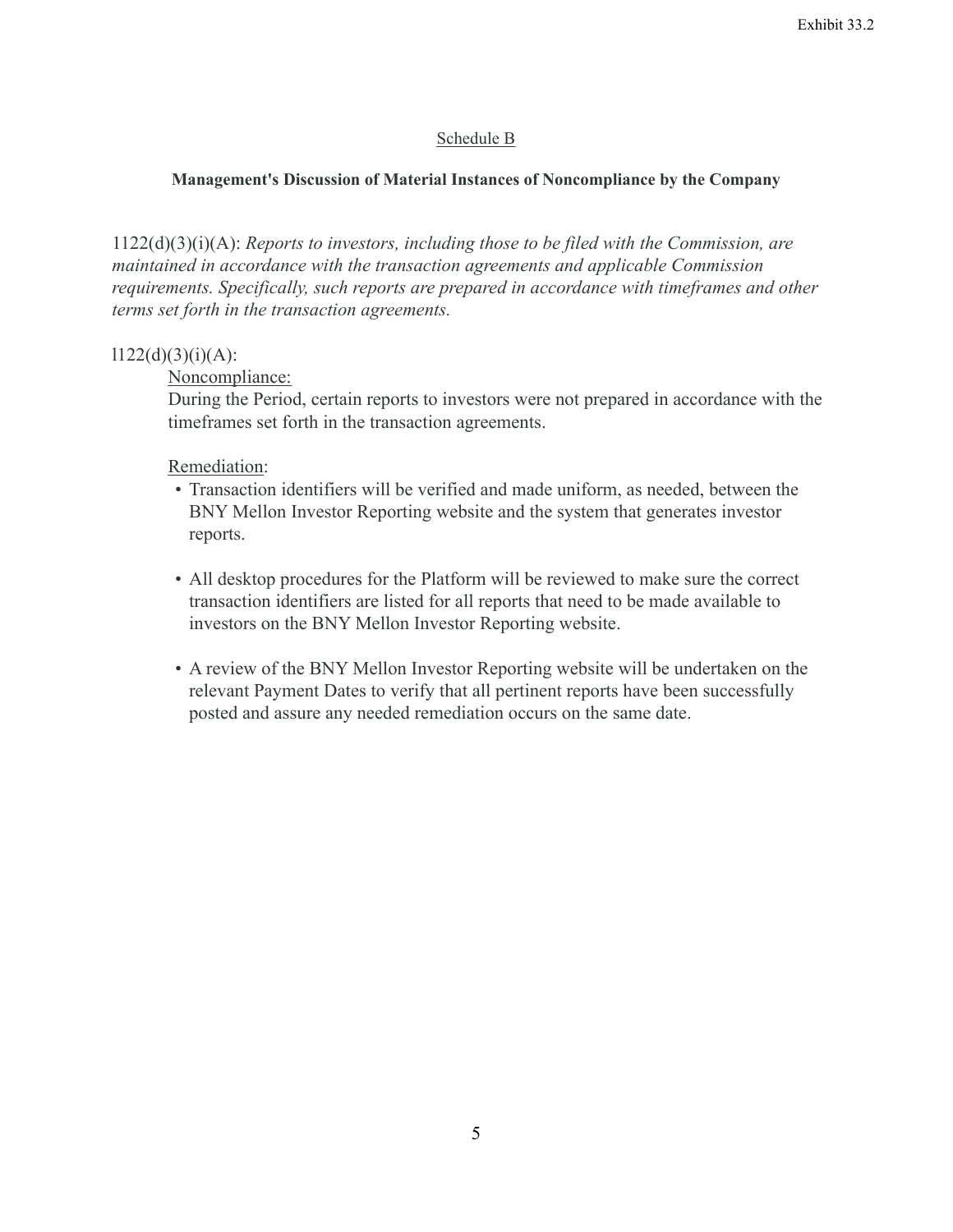# APPENDIX 1

|                                  |                                                                                                                                                                                                                                                                                        | APPLICABLE TO PLATFORM                      |                                                                                      |                                      |
|----------------------------------|----------------------------------------------------------------------------------------------------------------------------------------------------------------------------------------------------------------------------------------------------------------------------------------|---------------------------------------------|--------------------------------------------------------------------------------------|--------------------------------------|
| <b>REGAB</b><br><b>REFERENCE</b> | <b>SERVICING CRITERIA</b>                                                                                                                                                                                                                                                              | <b>Performed Directly</b><br>by the Company | Performed by<br>Vendor(s) for<br>which the<br>Company is the<br>Responsible<br>Party | NOT APPLICABLE<br><b>TO PLATFORM</b> |
|                                  | <b>General servicing considerations</b>                                                                                                                                                                                                                                                |                                             |                                                                                      |                                      |
| 1122(d)(1)(i)                    | Policies and procedures are instituted to<br>monitor any performance or other<br>triggers and events of default in<br>accordance with the transaction<br>agreements.                                                                                                                   | X                                           |                                                                                      |                                      |
| 1122(d)(1)(ii)                   | If any material servicing activities are<br>outsourced to third parties, policies and<br>procedures are instituted to monitor the<br>third party's performance and<br>compliance with such servicing<br>activities.                                                                    | Х                                           |                                                                                      |                                      |
| 1122(d)(1)(iii)                  | Any requirements in the transaction<br>agreements to maintain a back-up<br>servicer for the pool assets are<br>maintained.                                                                                                                                                             |                                             |                                                                                      | X                                    |
| 1122(d)(1)(iv)                   | A fidelity bond and errors and<br>omissions policy is in effect on the<br>party participating in the servicing<br>function throughout the reporting<br>period in the amount of coverage<br>required by and otherwise in<br>accordance with the terms of the<br>transaction agreements. |                                             |                                                                                      | X                                    |
| 1122(d)(1)(v)                    | Aggregation of information, as<br>applicable, is mathematically accurate<br>and the information conveyed<br>accurately reflects the information.                                                                                                                                       |                                             |                                                                                      | X                                    |
|                                  | <b>Cash collection and administration</b>                                                                                                                                                                                                                                              |                                             |                                                                                      |                                      |
| 1122(d)(2)(i)                    | Payments on pool assets are deposited<br>into the appropriate custodial bank<br>accounts and related bank clearing<br>accounts no more than two business<br>days of receipt, or such other number of<br>days specified in the transaction<br>agreements.                               | X                                           |                                                                                      |                                      |
| 1122(d)(2)(ii)                   | Disbursements made via wire transfer<br>on behalf of an obligor or to an<br>investor are made only by authorized<br>personnel.                                                                                                                                                         | X                                           |                                                                                      |                                      |
| 1122(d)(2)(iii)                  | Advances of funds or guarantees<br>regarding collections, cash flows or<br>distributions, and any interest or<br>other fees charged for such<br>advances, are made, reviewed and<br>approved as specified in the<br>transaction agreements.                                            |                                             |                                                                                      | X                                    |
| 1122(d)(2)(iv)                   | The related accounts for the<br>transaction, such as eash reserve<br>accounts or accounts established as a<br>form of over collateralization, are<br>separately maintained (e.g., with<br>respect to commingling of cash) as<br>set forth in the transaction<br>agreements.            | X                                           |                                                                                      |                                      |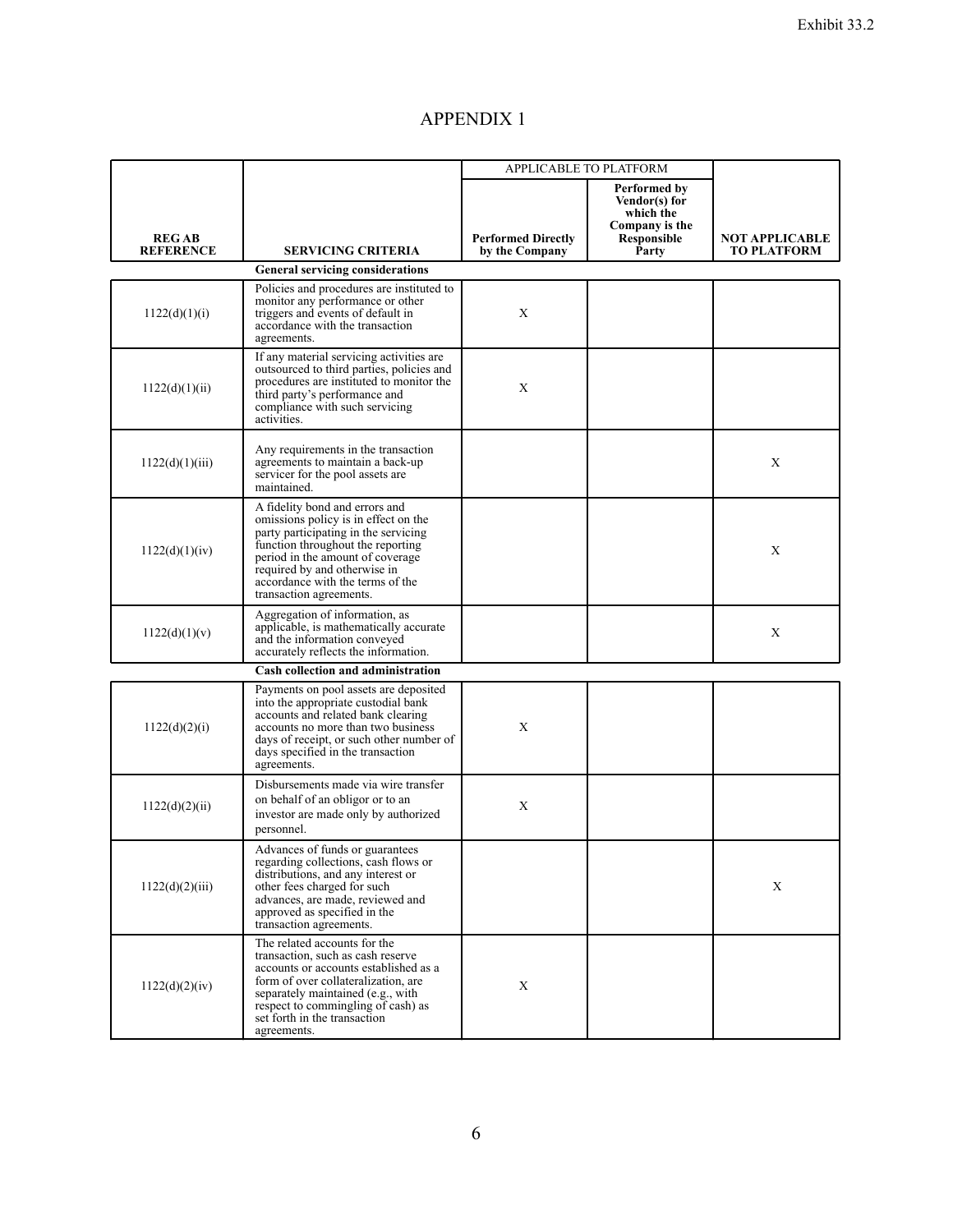|                                  |                                                                                                                                                                                                                                                                                                                                                                                                                                                                                                                                                                                                                                                                                                                                                                       | APPLICABLE TO PLATFORM                      |                                                                                      |                                      |
|----------------------------------|-----------------------------------------------------------------------------------------------------------------------------------------------------------------------------------------------------------------------------------------------------------------------------------------------------------------------------------------------------------------------------------------------------------------------------------------------------------------------------------------------------------------------------------------------------------------------------------------------------------------------------------------------------------------------------------------------------------------------------------------------------------------------|---------------------------------------------|--------------------------------------------------------------------------------------|--------------------------------------|
| <b>REGAB</b><br><b>REFERENCE</b> | <b>SERVICING CRITERIA</b>                                                                                                                                                                                                                                                                                                                                                                                                                                                                                                                                                                                                                                                                                                                                             | <b>Performed Directly</b><br>by the Company | Performed by<br>Vendor(s) for<br>which the<br>Company is the<br>Responsible<br>Party | NOT APPLICABLE<br><b>TO PLATFORM</b> |
| 1122(d)(2)(v)                    | Each custodial account is maintained<br>at a federally insured depository<br>institution as set forth in the<br>transaction agreements. For purposes<br>of this criterion, "federally insured<br>depository institution" with respect to<br>a foreign financial institution means a<br>foreign financial institution that meets<br>the requirements of Rule<br>$240.13k-1(b)(1)$ of this chapter.                                                                                                                                                                                                                                                                                                                                                                     | X                                           |                                                                                      |                                      |
| 1122(d)(2)(vi)                   | Unissued checks are safeguarded so as<br>to prevent unauthorized access.                                                                                                                                                                                                                                                                                                                                                                                                                                                                                                                                                                                                                                                                                              |                                             | $\mathbf X$                                                                          |                                      |
| 1122(d)(2)(vii)                  | Reconciliations are prepared on a<br>monthly basis for all asset-backed<br>securities related bank accounts,<br>including custodial accounts and<br>related bank clearing accounts. These<br>reconciliations (A) Are<br>mathematically accurate; (B) Are<br>prepared within 30 calendar days after<br>the bank statement cutoff date, or<br>such other number of days specified<br>in the transaction agreements; (C) Are<br>reviewed and approved by someone<br>other than the person who prepared<br>the reconciliation; and (D) Contain<br>explanations for reconciling items.<br>These reconciling items are resolved<br>within 90 calendar days of their<br>original identification, or such other<br>number of days specified in the<br>transaction agreements. | X                                           |                                                                                      |                                      |
|                                  | <b>Investor remittances and reporting</b>                                                                                                                                                                                                                                                                                                                                                                                                                                                                                                                                                                                                                                                                                                                             |                                             |                                                                                      |                                      |
| 1122(d)(3)(i)                    | Reports to investors, including those<br>to be filed with the Commission, are<br>maintained in accordance with the<br>transaction agreements and applicable<br>Commission requirements.<br>Specifically, such reports (A) Are<br>prepared in accordance with<br>timeframes and other terms set forth<br>in the transaction agreements; (B)<br>Provide information calculated in<br>accordance with the terms specified in<br>the transaction agreements; $(C)$ Are<br>filed with the Commission as required<br>by its rules and regulations; and $(D)$<br>Agree with investors' or the trustee's<br>records as to the total unpaid principal<br>balance and number of pool assets<br>serviced by the servicer.                                                        | $\mathbf X$                                 |                                                                                      |                                      |
| 1122(d)(3)(ii)                   | Amounts due to investors are<br>allocated and remitted in accordance<br>with timeframes, distribution<br>priority and other terms set forth in<br>the transaction agreements.                                                                                                                                                                                                                                                                                                                                                                                                                                                                                                                                                                                         | X                                           |                                                                                      |                                      |
| 1122(d)(3)(iii)                  | Disbursements made to an investor are<br>posted within two business days to the<br>servicer's investor records, or such<br>other number of days specified in the<br>transaction agreements.                                                                                                                                                                                                                                                                                                                                                                                                                                                                                                                                                                           | X                                           |                                                                                      |                                      |
| 1122(d)(3)(iv)                   | Amounts remitted to investors per<br>the investor reports agree with<br>cancelled checks, or other form of<br>payment, or custodial bank<br>statements.                                                                                                                                                                                                                                                                                                                                                                                                                                                                                                                                                                                                               | X                                           |                                                                                      |                                      |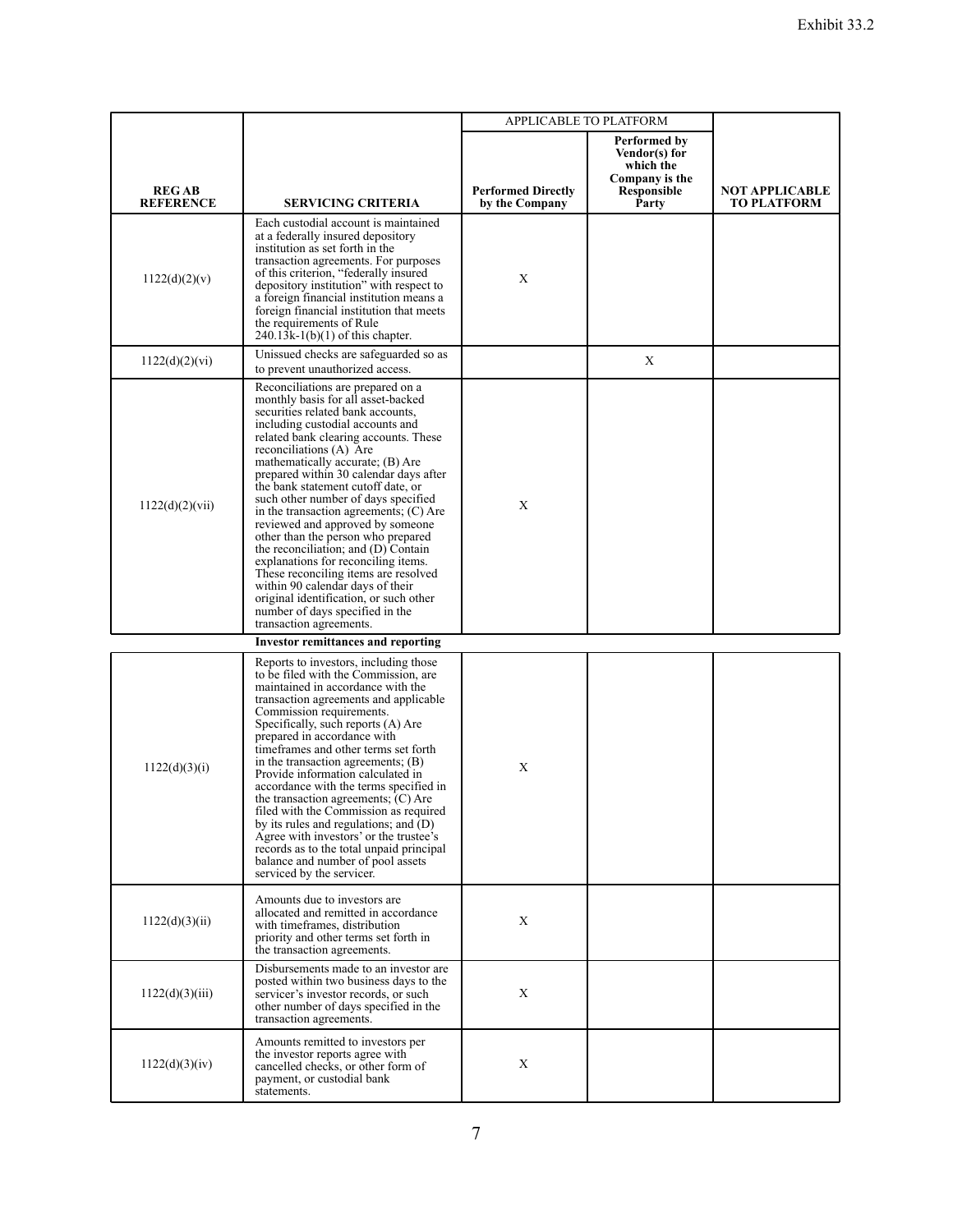| Pool asset administration        |                                                                                                                                                                                                                                                                                                                                                                                                                                                                                                                                                          |                                             |                                                                                      |                                             |
|----------------------------------|----------------------------------------------------------------------------------------------------------------------------------------------------------------------------------------------------------------------------------------------------------------------------------------------------------------------------------------------------------------------------------------------------------------------------------------------------------------------------------------------------------------------------------------------------------|---------------------------------------------|--------------------------------------------------------------------------------------|---------------------------------------------|
|                                  |                                                                                                                                                                                                                                                                                                                                                                                                                                                                                                                                                          | APPLICABLE TO PLATFORM                      |                                                                                      |                                             |
| <b>REGAB</b><br><b>REFERENCE</b> | <b>SERVICING CRITERIA</b>                                                                                                                                                                                                                                                                                                                                                                                                                                                                                                                                | <b>Performed Directly</b><br>by the Company | Performed by<br>Vendor(s) for<br>which the<br>Company is the<br>Responsible<br>Party | <b>NOT APPLICABLE</b><br><b>TO PLATFORM</b> |
| 1122(d)(4)(i)                    | Collateral or security on pool assets is<br>maintained as required by the<br>transaction agreements or related pool<br>asset documents.                                                                                                                                                                                                                                                                                                                                                                                                                  | X                                           |                                                                                      |                                             |
| 1122(d)(4)(ii)                   | Pool asset and related documents are<br>safeguarded as required by the<br>transaction agreements                                                                                                                                                                                                                                                                                                                                                                                                                                                         | X                                           |                                                                                      |                                             |
| 1122(d)(4)(iii)                  | Any additions, removals or<br>substitutions to the asset pool are<br>made, reviewed and approved in<br>accordance with any conditions or<br>requirements in the transaction<br>agreements.                                                                                                                                                                                                                                                                                                                                                               | X                                           |                                                                                      |                                             |
| 1122(d)(4)(iv)                   | Payments on pool assets, including<br>any payoffs, made in accordance with<br>the related pool asset documents are<br>posted to the applicable servicer's<br>obligor records maintained no more<br>than two business days after receipt,<br>or such other number of days<br>specified in the transaction<br>agreements, and allocated to principal,<br>interest or other items (e.g., escrow) in<br>accordance with the related pool asset<br>documents.                                                                                                 |                                             |                                                                                      | X                                           |
| 1122(d)(4)(v)                    | The servicer's records regarding the<br>pool assets agree with the servicer's<br>records with respect to an obligor's<br>unpaid principal balance.                                                                                                                                                                                                                                                                                                                                                                                                       |                                             |                                                                                      | X                                           |
| 1122(d)(4)(vi)                   | Changes with respect to the terms or<br>status of an obligor's pool assets (e.g.,<br>loan modifications or re-agings) are<br>made, reviewed and approved by<br>authorized personnel in accordance<br>with the transaction agreements and<br>related pool asset documents.                                                                                                                                                                                                                                                                                |                                             |                                                                                      | X                                           |
| 1122(d)(4)(vii)                  | Loss mitigation or recovery actions<br>(e.g., forbearance plans, modifications<br>and deeds in lieu of foreclosure,<br>foreclosures and repossessions, as<br>applicable) are initiated, conducted<br>and concluded in accordance with the<br>time frames or other requirements<br>established by the transaction<br>agreements.                                                                                                                                                                                                                          |                                             |                                                                                      | X                                           |
| 1122(d)(4)(viii)                 | Records documenting collection<br>efforts are maintained during the<br>period a pool asset is delinquent in<br>accordance with the transaction<br>agreements. Such records are<br>maintained on at least a monthly<br>basis, or such other period specified in<br>the transaction agreements, and<br>describe the entity's activities in<br>monitoring delinquent pool assets<br>including, for example, phone calls,<br>letters and payment rescheduling<br>plans in cases where delinquency is<br>deemed temporary (e.g., illness or<br>unemployment). |                                             |                                                                                      | $\mathbf X$                                 |
| 1122(d)(4)(ix)                   | Adjustments to interest rates or rates<br>of return for pool assets with variable<br>rates are computed based on the<br>related pool asset documents.                                                                                                                                                                                                                                                                                                                                                                                                    |                                             |                                                                                      | X                                           |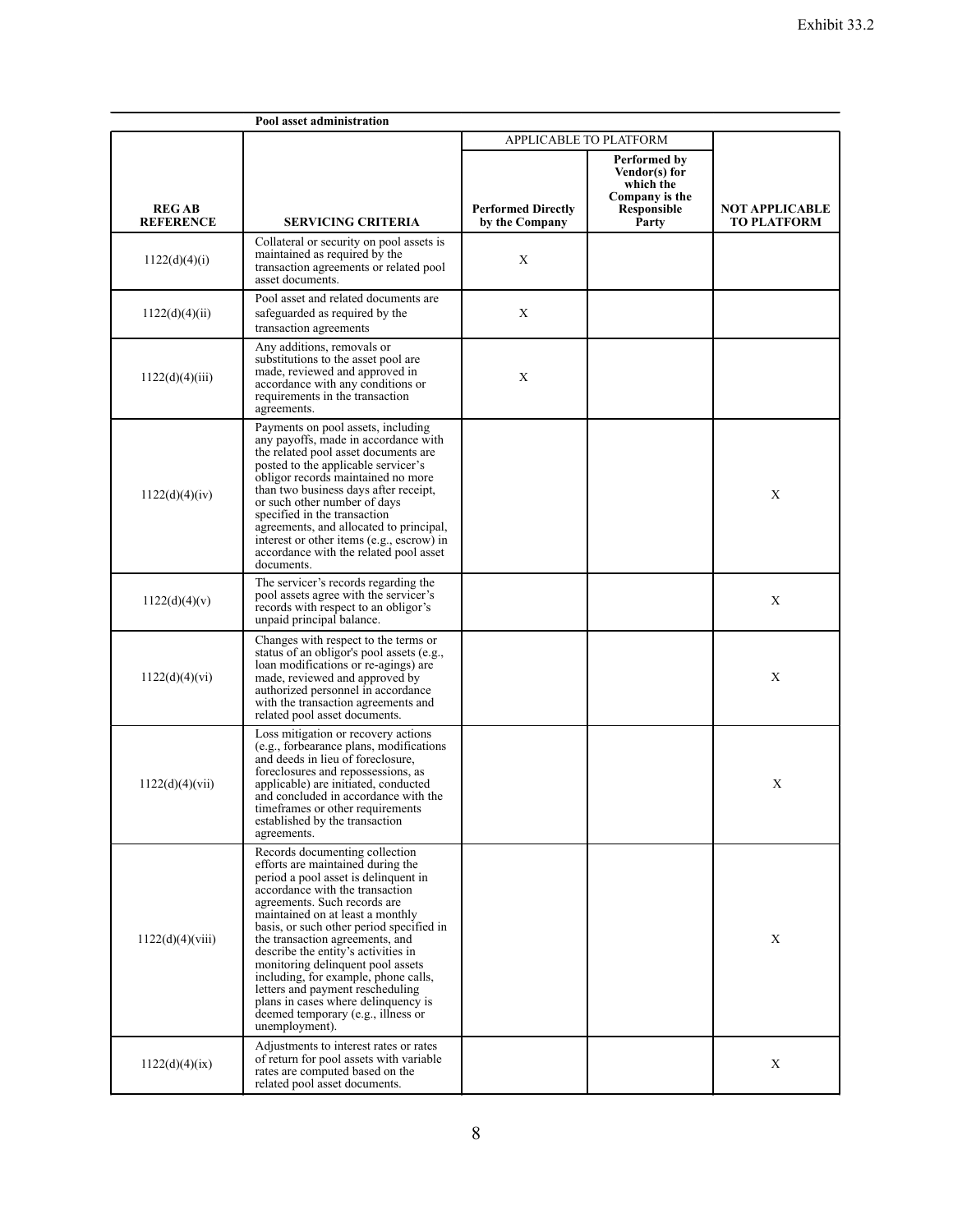|                                  |                                                                                                                                                                                                                                                                                                                                                                                                                                                                                                                                                                                                                                  | APPLICABLE TO PLATFORM                      |                                                                                      |                                             |
|----------------------------------|----------------------------------------------------------------------------------------------------------------------------------------------------------------------------------------------------------------------------------------------------------------------------------------------------------------------------------------------------------------------------------------------------------------------------------------------------------------------------------------------------------------------------------------------------------------------------------------------------------------------------------|---------------------------------------------|--------------------------------------------------------------------------------------|---------------------------------------------|
| <b>REGAB</b><br><b>REFERENCE</b> | SERVICING CRITERIA                                                                                                                                                                                                                                                                                                                                                                                                                                                                                                                                                                                                               | <b>Performed Directly</b><br>by the Company | Performed by<br>Vendor(s) for<br>which the<br>Company is the<br>Responsible<br>Party | <b>NOT APPLICABLE</b><br><b>TO PLATFORM</b> |
| 1122(d)(4)(x)                    | Regarding any funds held in trust for an<br>obligor (such as escrow accounts): $(A)$<br>Such funds are analyzed, in accordance<br>with the obligor's pool asset<br>documents, on at least an annual basis,<br>or such other period specified in the<br>transaction agreements; (B) Interest on<br>such funds is paid, or credited, to<br>obligors in accordance with applicable<br>pool asset documents and state laws;<br>and (C) Such funds are returned to the<br>obligor within 30 calendar days of full<br>repayment of the related pool asset, or<br>such other number of days specified in<br>the transaction agreements. |                                             |                                                                                      | X                                           |
| 1122(d)(4)(xi)                   | Payments made on behalf of an obligor<br>(such as tax or insurance payments) are<br>made on or before the related penalty or<br>expiration dates, as indicated on the<br>appropriate bills or notices for such<br>payments, provided that such support<br>has been received by the servicer at<br>least 30 calendar days prior to these<br>dates, or such other number of days<br>specified in the transaction agreements.                                                                                                                                                                                                       |                                             |                                                                                      | X                                           |
| 1122(d)(4)(xii)                  | Any late payment penalties in<br>connection with any payment to be<br>made on behalf of an obligor are paid<br>from the servicer's funds and not<br>charged to the obligor, unless the late<br>payment was due to the obligor's error<br>or omission.                                                                                                                                                                                                                                                                                                                                                                            |                                             |                                                                                      | X                                           |
| 1122(d)(4)(xiii)                 | Disbursements made on behalf of an<br>obligor are posted within two<br>business days to the obligor's records<br>maintained by the servicer, or such<br>other number of days specified in the<br>transaction agreements.                                                                                                                                                                                                                                                                                                                                                                                                         |                                             |                                                                                      | X                                           |
| 1122(d)(4)(xiv)                  | Delinquencies, charge-offs and<br>uncollectible accounts are<br>recognized and recorded in<br>accordance with the transaction<br>agreements.                                                                                                                                                                                                                                                                                                                                                                                                                                                                                     |                                             |                                                                                      | X                                           |
| 1122(d)(4)(xv)                   | Any external enhancement or other<br>support, identified in Item $1114(a)(1)$<br>through (3) or Item 1115 of this<br>Regulation AB, is maintained as set<br>forth in the transaction agreements.                                                                                                                                                                                                                                                                                                                                                                                                                                 | X                                           |                                                                                      |                                             |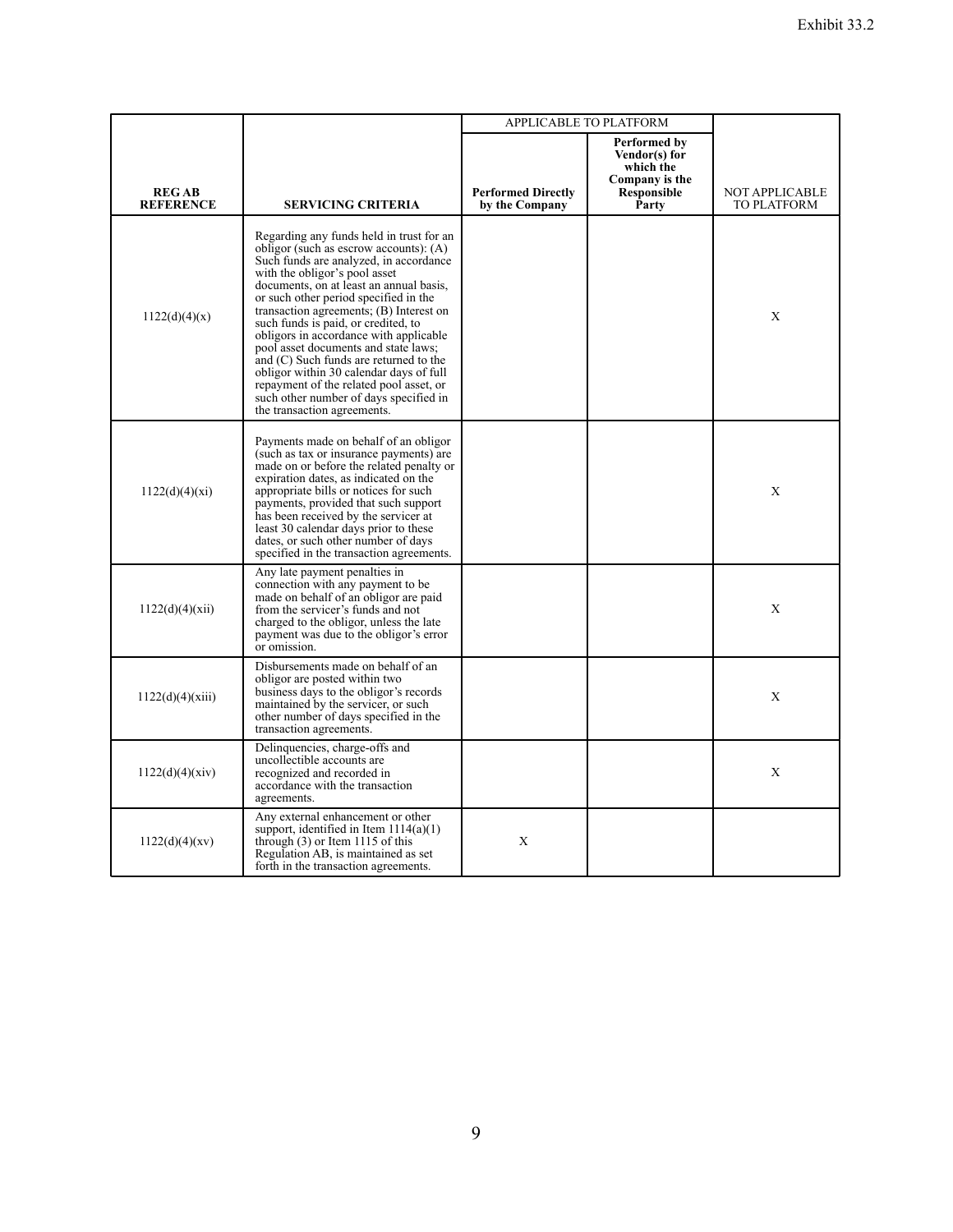### **REPORT OF INDEPENDENT REGISTERED PUBLIC ACCOUNTING FIRM**

To the Board of Directors of Duke Energy Florida, LLC

We have examined management of Duke Energy Florida LLC's assertion, included in the accompanying Report on Assessment of Compliance with Servicing Criteria for Asset-Backed Issuers, that Duke Energy Florida, LLC (the "Company") complied with the servicing criteria set forth in Item 1122(d) of the Securities and Exchange Commission's Regulation AB for Duke Energy Florida Project Finance LLC's Series A Senior Secured Bonds (the "Platform"), excluding criteria items 1122(d)(1)(ii), 1122(d)(1)(iii), 1122(d)(1)(iv), 1122(d)(2)(ii), 1122(d)(2)(vi), 1122(d)(3)(ii), 1122(d)(3)(iii), 1122(d)(4)(iii), 1122(d)(4)(v), 1122 (d)(4)(ix), 1122(d)(4)(x), 1122(d)(4)(xi), 1122(d)  $(4)(xii)$ ,  $1122(d)(4)(xiii)$ , and  $1122(d)(4)(xv)$  (the "servicing criteria"), as of and for the year ended December 31, 2019, which management has determined are not applicable to the activities performed by the Company with respect to the Platform. Management's assertion identifies the individual asset-backed transactions defined by management as constituting the Platform. Management is responsible for the Company's compliance with the servicing criteria and its assertion. Our responsibility is to express an opinion on management's assertion about the Company's compliance with the servicing criteria based on our examination.

Our examination was conducted in accordance with the standards of the Public Company Accounting Oversight Board (United States) and in accordance with attestation standards established by the American Institute of Certified Public Accountants. Those standards require that we plan and perform the examination to obtain reasonable assurance about whether management's assertion about compliance with the servicing criteria is fairly stated, in all material respects, and, accordingly, included examining, on a test basis, evidence about the Company's compliance with the servicing criteria, including tests on a sample basis of the servicing activities related to the Platform, determining whether the Company performed those selected activities in compliance with the servicing criteria during the specified period, and performing such other procedures as we considered necessary in the circumstances. Our procedures were limited to selected servicing activities performed by the Company during the period covered by this report and, accordingly, such samples may not have included servicing activities related to each asset-backed transaction included in the Platform. Further, an examination is not designed to detect noncompliance arising from errors that may have occurred prior to the period specified above that may have affected the balances or amounts calculated or reported by the Company during the period covered by this report. We believe that the evidence we obtained in our examination is sufficient and appropriate to provide a reasonable basis for our opinion.

Our examination does not provide a legal determination on the Company's compliance with the servicing criteria.

In our opinion, management's assertion that the Company complied with the aforementioned servicing criteria as of and for the year ended December 31, 2019 for the Platform is fairly stated, in all material respects.

*/s/ DELOITTE & TOUCHE LLP*

Charlotte, North Carolina

March 27, 2020